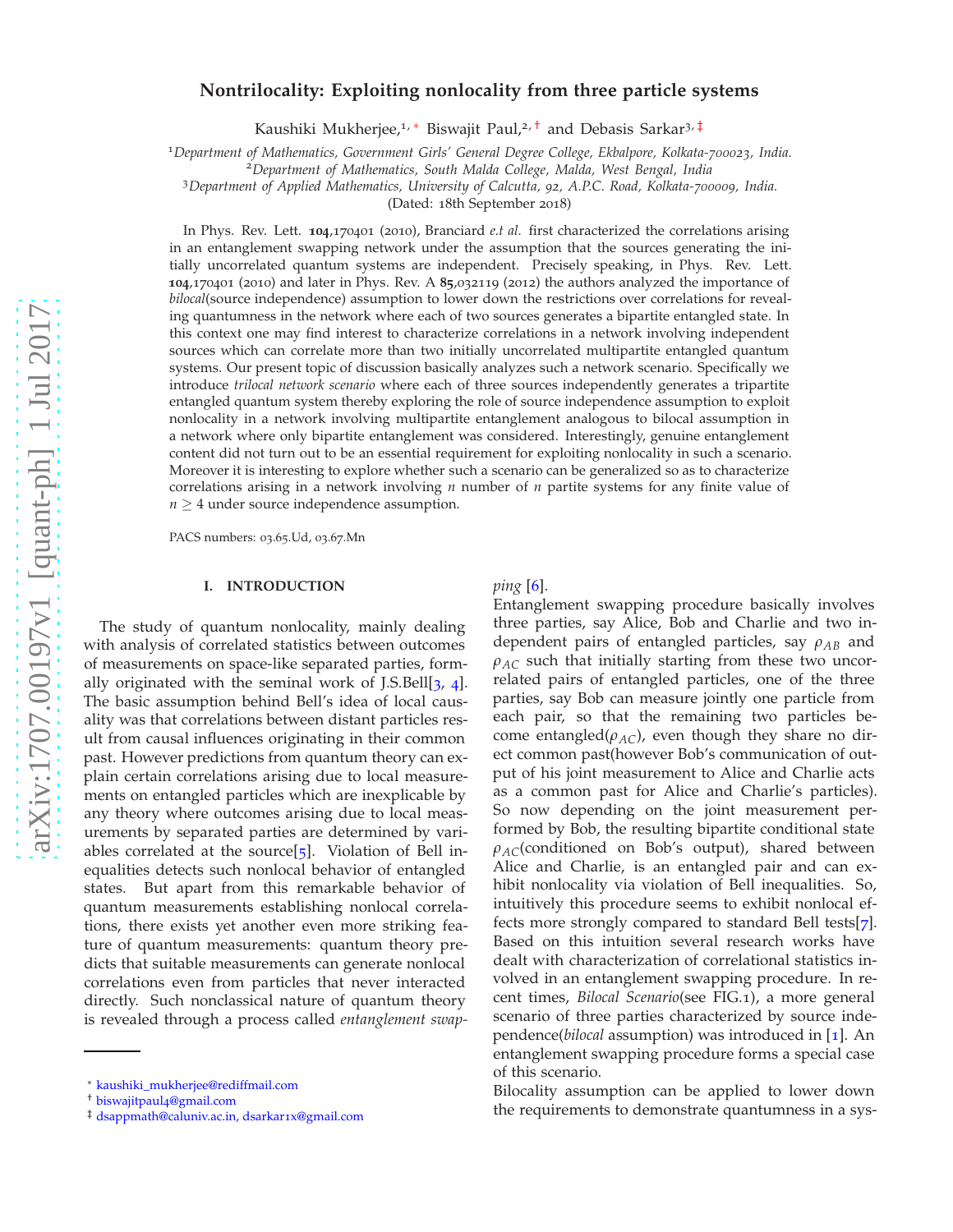tem compared to some pre-existing standard procedures. For instance, in [[2](#page-10-6)] Rosset *e.t al.* showed that in a standard entanglement swapping involving two independent pair of entangled Werner states[[8](#page-10-7)], a visibility of  $V > 50\%$  is enough to reveal quantumness (nonbilocality) whereas nonlocal correlations are generated in the network for a visibility of *V*> 70.7%(for projective measurements[[8](#page-10-7)]) in usual Bell sense. This in turn guaranteed presence of local but nonbilocal correlations in a quantum network. In course of time bilocal scenario has been modified and analyzed in various aspects[[9](#page-10-8)– [13](#page-11-0)]. In [[9](#page-10-8)] *n*- local scenario(*n* independent sources) was introduced where the authors considered a star network. In [[10](#page-11-1)], *n*− local scenario was dealt with in a linear chain. In  $[11]$  $[11]$  $[11]$ , the authors introduced some more generalized scenarios involving complex Bayesian networks(graphical model to explain probabilistic causal scenarios).

As has already been discussed before, the most striking feature of entanglement swapping procedure is its ability to generate nonclassical correlations between particles that never directly interacted together. So from that perspective it becomes interesting to explore networks where the number of non interacting particles(say *N*) can be increased. In the original bilocal scenario[ $1$ ], the number of such non interacting particles was only 2 as in any standard entanglement swapping network(see FIG.1). *N* was increased from to 2 to *m*(say) such that *m*>2 where the authors used star network configuration[[9](#page-10-8)]. In such a network, however each independent source(shared between the central party of the network and one edge party [[9](#page-10-8)]) generated a bipartite entangled state. Due to a complex structure of multipartite entanglement[[14](#page-11-3)] in contrast to bipartite entanglement, it becomes more interesting to study nature of correlations generated in the network when multipartite entangled states can be used in this context which in turn is obviously helpful to develop a better understanding of the interplay between entanglement and nonlocality. In our present work we intend to contribute in this direction. Precisely speaking, we have introduced a network scenario consisting of three independent sources such that each source generates a tripartite system(see FIG.2) thereby studying nature of correlations and other related issues. Interestingly such a network can be generalized so that the network now involves *n* independent sources, each generating an *n* partite system(see FIG.6).

Rest of our paper is organized as follows: in Sec[.II](#page-1-0) we discuss the motivation of our present work. In Sec[.III](#page-2-0) we deal with some basic prerequisites. In Sec[.IV](#page-3-0) we introduce the *n-local network scenario* for *n*=3, i.e., *trilocal network scenario* followed by derivation of the Bell-type inequalities. In Sec[.V,](#page-4-0) we discuss the quantum violation obtained in the network. In Sec[.VI](#page-7-0) we deal

with the advantage of source independence assumption to exploit nonclassical feature of quantum correlations compared to some pre-existing methods of doing so. We then generalize the trilocal network scenario in Sec[.VII.](#page-8-0) We finally conclude in Sec[.VIII](#page-10-9) discussing our findings in a nutshell along with related topics for future research.

# <span id="page-1-0"></span>**II. MOTIVATION**

The increase in the number of non interacting particles(*N*) together with use of multipartite entanglement in an entanglement swapping network basically motivates our present topic of discussion. To be specific, here we mainly focus on tripartite entangled states. However the discussion can be extended for *n*− partite entangled states. For our purpose we first introduce a general network scenario involving five parties and three independent sources(see FIG.2). We define such a network, characterized by five partite correlation terms as a *trilocal network scenario*. We design a set of Bell-type inequalities necessarily satisfied under source independence assumption known as *trilocal assumption*. There exist families of tripartite entangled quantum states, both pure and mixed which can generate nontrilocal correlations and hence capable of exhibiting nonlocality(apart from standard Bell sense). Interestingly, genuine entanglement is not a necessary requirement for generation of nontrilocality in a quantum network. This form of nonclassical phenomenon can also be observed in a network using biseparable quantum states.

As will be discussed in details later, a network scenario is mainly characterized by correlation terms. In this context we have also designed a set of Bell-type inequalities such that local correlations generated in a network necessarily satisfy this set of inequalities. Hence violation of at least one inequality from the set detects any nonlocal behavior of the correlations generated in the network. Just as in the case of bilocal assumption, requirements to demonstrate quantumness in a network is reduced under trilocal assumption. To be specific, we observed that for some families of mixed entangled tripartite states, correlations satisfy the local inequality and hence may not be nonlocal but are however nontrilocal. Moreover nontrilocal correlations are observed in an entanglement swapping network(characterized by source independence), even if after completion of the swapping procedure and communication of outputs of swapping from the parties(say Bob and Charlie) performing joint measurements to the remaining parties(say Alice, Dick and Tom), local correlations are shared between Alice, Dick and Tom. To be precise, nonlocality can be guaranteed in an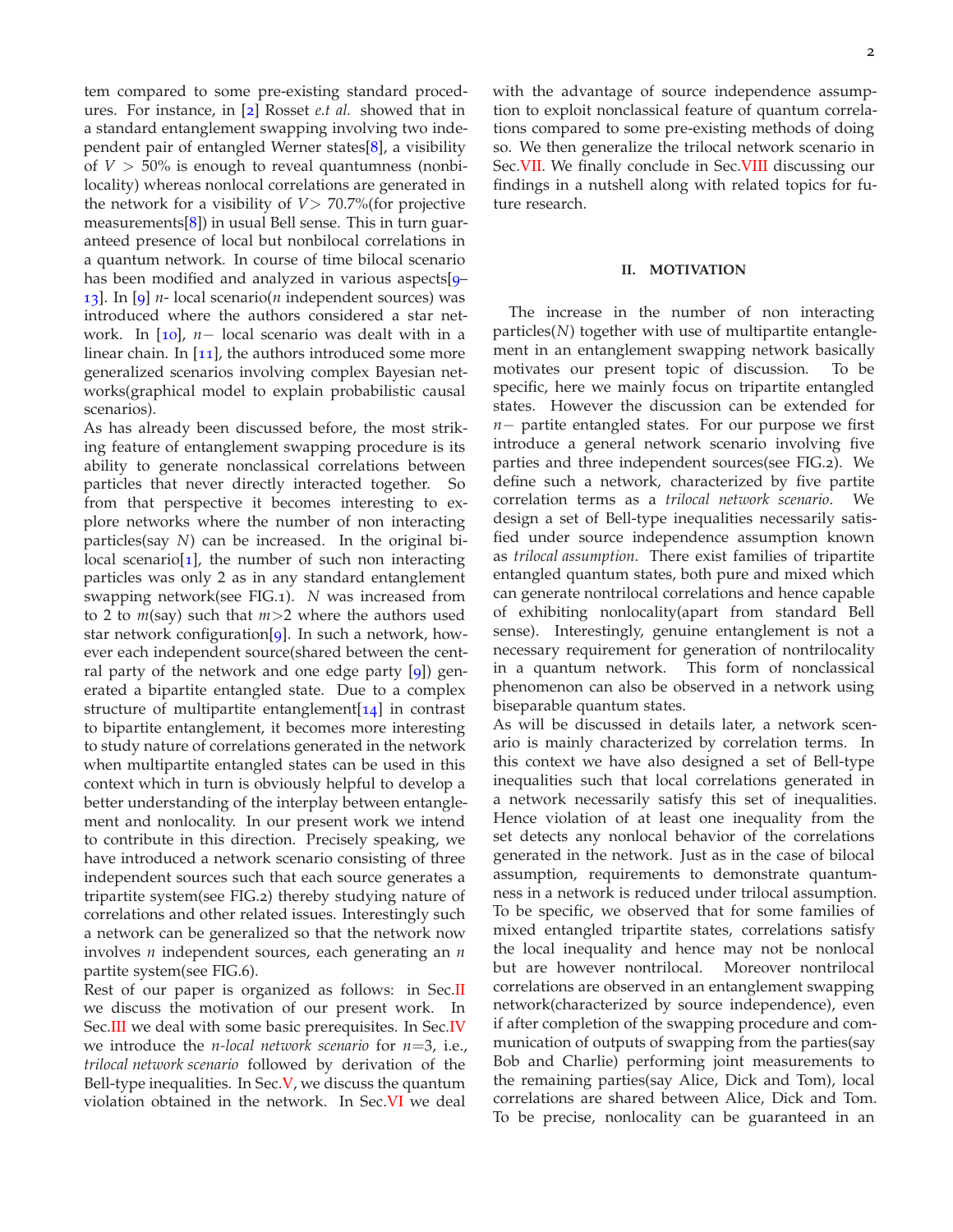entanglement swapping network due to generation of nontrilocal correlations even if each of the swapped states shared between Alice, Dick and Tom is local in some specific Bell scenario $[15]$  $[15]$  $[15]$ . In this context, the most important utility of source independence assumption is to increase resistance to noise of noisy states encountered in practical tasks. Besides, we also encountered some instances where the states, resulting from joint measurements by each of two parties and then shared between remaining three parties are atmost ppt bound entangled yet nontrilocal correlations are generated in the network. This observation gives rise to somewhat counterintuitive feature of quantum correlations in a network. This is due to the fact that entangling never interacting particles via swapping procedure seems to be responsible for generation of any sort of nonclassical correlations in a quantum network. However such a feature of quantum correlations can be attributed to source independence assumption in the quantum network. All these observations, being related to an experimental scenario(entanglement swapping network and other quantum networks) are expected to be significant from practical perspectives and thereby are supposed to be contributory in the field of information processing tasks, like Quantum Key Distribution(QKD)[[16](#page-11-5)–[19](#page-11-6)], private randomness generation[[20](#page-11-7), [21](#page-11-8)], device independent entanglement witnesses[[22](#page-11-9)], Bayesian game theoretic applications [[23](#page-11-10)] etc. Besides, our network scenario, being related to entanglement swapping networks can be experimentally verified.

After explicitly discussing the motivations behind our work, we now move to present our scenario along with related observations. But before defining our premise we provide with some necessary preliminaries required to present our work.

#### <span id="page-2-0"></span>**III. PRELIMINARIES**

#### **A. Bilocal Scenario of Two-Qubit States**

Consider the bilocal experimental setup (FIG.1) as depicted in  $\begin{bmatrix} 1, 2 \end{bmatrix}$  $\begin{bmatrix} 1, 2 \end{bmatrix}$  $\begin{bmatrix} 1, 2 \end{bmatrix}$  $\begin{bmatrix} 1, 2 \end{bmatrix}$  $\begin{bmatrix} 1, 2 \end{bmatrix}$ . It is a network of three parties Alice(*A*), Bob(*B*) and Charlie(*C*) and two sources *S*<sup>1</sup> and *S*<sup>2</sup> all arranged in a linear pattern such that a source is shared between any pair of adjacent parties. The two sources  $S_1$  and  $S_2$  are independent to each other(*bilocal assumption*). A physical system represented by  $\lambda_1$  and  $\lambda_2$  is send by  $S_1$  and  $S_2$  respectively. Independence of the two variables  $\lambda_1$  and  $\lambda_2$  is guaranteed by independence of *S*<sup>1</sup> and *S*2. All parties can perform dichotomic measurements on their systems labeled by *x*, *y*, *z* for Alice, Bob and Charlie and their outcomes are

denoted by *a*, *b*, *c* respectively. In particular, Bob may perform a joint measurement on the joint state of the two systems that he receives from  $S_1$  and  $S_2$ . The correlations obtained in the network are local if they take the form:  $p(a, b, c | x, y, z) = \int \int d\lambda_1 d\lambda_2 \rho(\lambda_1, \lambda_2)$ 

<span id="page-2-1"></span>
$$
P(a|x, \lambda_1)P(b|y, \lambda_1, \lambda_2)P(c|z, \lambda_2)
$$
 (1)

The tripartite correlations are bilocal if they have a decomposition in the above form $(Eq.(1))$  $(Eq.(1))$  $(Eq.(1))$  together with the constraint:

<span id="page-2-2"></span>
$$
\rho(\lambda_1, \lambda_2) = \rho_1(\lambda_1)\rho_2(\lambda_2) \tag{2}
$$

imposed on the probability distributions of the hidden states  $\lambda_1, \lambda_2$  $\lambda_1, \lambda_2$ . In particular, Eq.(2) refers to the *bilocal constraint*. An entanglement swapping network is a par-



Figure 1: *Schematic diagram of bilocal scenario[[1](#page-10-5), [2](#page-10-6)].*

ticular case of this scenario[ $1, 2, 25-27$  $1, 2, 25-27$  $1, 2, 25-27$  $1, 2, 25-27$  $1, 2, 25-27$  $1, 2, 25-27$  $1, 2, 25-27$ ]. The correlations of the form  $(Eq.(1))$  $(Eq.(1))$  $(Eq.(1))$  and  $(Eq.(2))$  $(Eq.(2))$  $(Eq.(2))$  are bilocal if they satisfy the inequality $[2]$  $[2]$  $[2]$ :

$$
\sqrt{|I|} + \sqrt{|J|} \le 1\tag{3}
$$

with  $I = \frac{1}{4} \sum_{x,z=0,1} \langle A_x B_0 C_z \rangle$ ,  $J = \frac{1}{4} \sum_{x,z=0,1} (-1)^{x+z} \langle A_x B_1 C_z \rangle$ and  $\langle A_x B_y C_z \rangle = \sum_{a,b,c} (-1)^{a+b+c} P(a,b,c|x,y,z)$ . Here  $A_x$ ,

 $B_y$  and  $C_z$  are the observables for binary inputs *x*, *y*, *z* of Alice, Bob and Charlie respectively.  $a, b, c \in \{0, 1\}$ denote the corresponding outputs.

#### <span id="page-2-3"></span>**B. Tripartite Nonlocality**

Let *ρABC* denote a given tripartite quantum state shared between Alice, Bob and Charlie. The correlations arising due to measurements of the parties on their respective subsystems are local if those can be decomposed in the form:

$$
P(a,b,c|x,y,z) = \sum_{\lambda} p_{\lambda} P(a|x,\lambda) P(b|y,\lambda) P(c|z,\lambda). \tag{4}
$$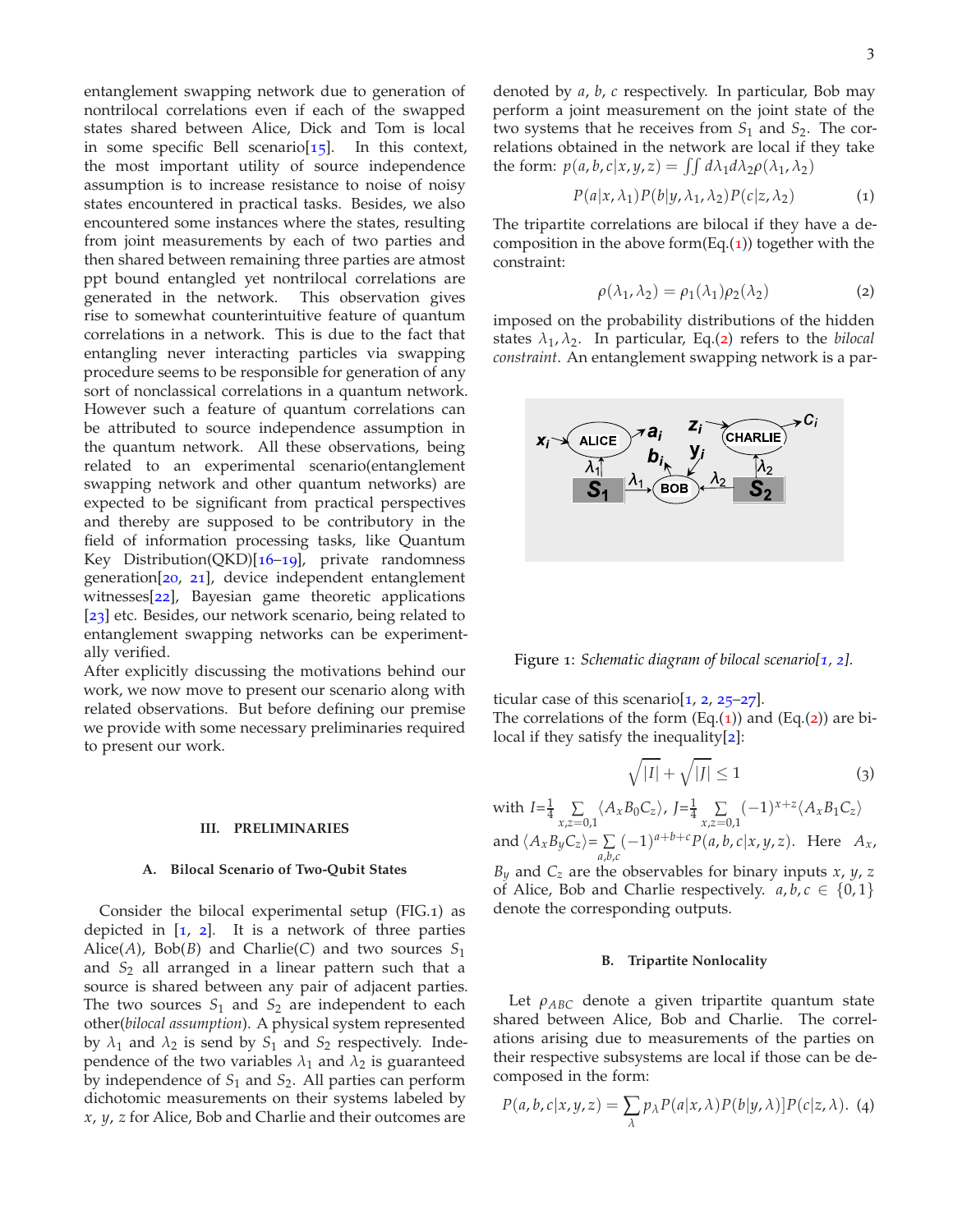The correlations which lack such a decomposi-tion(Eq.([4](#page-2-3))) are said to be nonlocal and the tripartite state  $\rho_{ABC}$  is said to be nonlocal. The nonlocal correlations are capable of violating tripartite Bell inequality. For such a tripartite scenario where each of the three parties can perform any one of two binary inputs, a Bell-local polytope having 46 facets was defined in [[15](#page-11-4)]. The set of 46 inequalities, each defining a facet of the local polytope, serves as a necessary and sufficient criterion to detect nonlocality of tripartite correlations generated by local measurements by each of Alice, Bob and Charlie on their respective subsystems. So if *ρABC* fails to violate all 46 facets then  $\rho_{ABC}$  is local(upto this scenario $[15]$  $[15]$  $[15]$ ).

We now deal with a weaker notion of steering nonlocality for a tripartite system[[28](#page-11-13)]

#### **C. Tripartite Steering Nonlocality**

As before, let *ρABC* be a state shared between Alice, Bob and Charlie. Let there be a referee who wants to check whether the correlations shared between the three parties are steerable. However he trusts the measurement apparatus of only one party, say Bob but does not trust that of Alice and Charlie. He will be convinced about the steerability of the tripartite correlations(from Alice and Charlie to Bob) if those correlations are inexplicable in the form:

<span id="page-3-1"></span>
$$
P(a,b,c|x,y,z) = \sum_{\lambda} q_{\lambda} P(a|x,\lambda) \text{Tr}[\hat{\Pi}(b|y)\rho_B(\lambda)] P(c|z,\lambda).
$$
\n(5)

Here  $\lambda$  denotes the hidden variable,  $x$ ,  $z$  and  $a$ ,  $c$  denote local inputs and outputs of Alice and Charlie respectively.  $\Pi(b|y)$  denotes the projection operator corresponding to observable characterized by Bob's setting *y* such that this is associated with the eigenvalue *b*.  $\rho_B(\lambda)$ , parameterized by the hidden variable  $\lambda$ , stands for some pure state of Bob's system. If the tripartite correlations are steerable, i.e., cannot be decomposed in the above form(Eq. $(5)$  $(5)$  $(5)$ ), then the corresponding tripartite state *ρABC* is considered to be *steerable* from Alice and Charlie to Bob. In [[28](#page-11-13)], a Bell-type inequality (Eq.22 in [[28](#page-11-13)]) under some specific measurement settings(von-Neumann equatorial measurements) of all the parties(with referee trusting only one party) was given to detect steerability of *ρABC*. Violation of this inequality is only sufficient to detect steerability of *ρABC* from two to one party(Bob and Charlie to Alice). So no

definite conclusion can be given if it is satisfied.

Now we discuss a few details regarding detection of tripartite entanglement.

# **D. Separability Criteria**

In [[29](#page-11-14)], different criteria based on the density matrix formalism of a tripartite state were given. Some of those criteria were necessary for a state to be separable. We discuss those criteria here. Let  $(\rho_{l,m})_{8\times 8}$  denote the eight dimensional density matrix corresponding to  $\rho_{ABC}$ . If the state is separable, then the elements  $\rho$ <sub>*l*,*m*</sub> necessarily satisfy the following criteria:

<span id="page-3-2"></span>
$$
|\rho_{1,8}| \le \sqrt[6]{\Pi_{i=2}^7 \rho_{i,i}} \tag{6}
$$

$$
|\rho_{1,8}| \le \sqrt[6]{\rho_{1,1} * \rho_{4,4} * \Pi_{i=4}^{7} \rho_{i,i}}.
$$
 (7)

<span id="page-3-3"></span>So if at least one of these inequalities(Eqs. $(6,7)$  $(6,7)$  $(6,7)$  $(6,7)$  $(6,7)$ ) is violated then the tripartite state is entangled whereas if it satisfies both of these inequalities, then nothing can be said about its entanglement.

Having discussed mathematical prerequisites, we now present our discussion.

# <span id="page-3-0"></span>**IV. TRILOCAL NETWORK SCENARIO**

It is a network of five parties say Alice, Bob, Charlie, Dick and Tom(see FIG.2). They share three independent sources *S*<sup>1</sup> , *S*<sup>2</sup> and *S*3, characterized by the hidden variables  $\lambda_1$ ,  $\lambda_2$  and  $\lambda_3$  with independent probability distributions  $ρ_1(λ_1)$ ,  $ρ_2(λ_2)$  and  $ρ_3(λ_3)$  respectively. Hence they satisfy:

<span id="page-3-4"></span>
$$
\rho(\lambda_1, \lambda_2, \lambda_3) = \rho_1(\lambda_1)\rho_2(\lambda_2)\rho_3(\lambda_3)
$$
 (8)

along with  $\int d\lambda_i \rho_i(\lambda_i) = 1(i = 1, 2, 3)$ . Let *x*, *y*, *z*, *w*, *u*(∈  $\{0, 1\}$  denote the binary inputs and *a*, *b*, *c*, *d*, *e*( $\in \{0, 1\}$ ) denote the outputs of Alice, Bob, Charlie, Dick and Tom respectively. Each party performs measurement on its respective particles. Each of Bob and Charlie receives three particles, one from each source( $S_i$ ). Bob and Charlie are named as *intermediate parties*. Each of the remaining three parties Alice, Dick and Tom receives only one particle and are termed as *extreme* parties. No communication is allowed between the parties. The correlations are *trilocal* if they satisfy:

<span id="page-3-5"></span>
$$
P(a,b,c,d,e|x,y,z,w,u) = \iiint d\lambda_1 d\lambda_2 d\lambda_3 \rho(\lambda_1,\lambda_2,\lambda_3) P(a|x,\lambda_1) P(b|y,\lambda_1,\lambda_2,\lambda_3) P(c|z,\lambda_1,\lambda_2,\lambda_3) P(d|w,\lambda_2) P(e|u,\lambda_3)
$$
\n(9)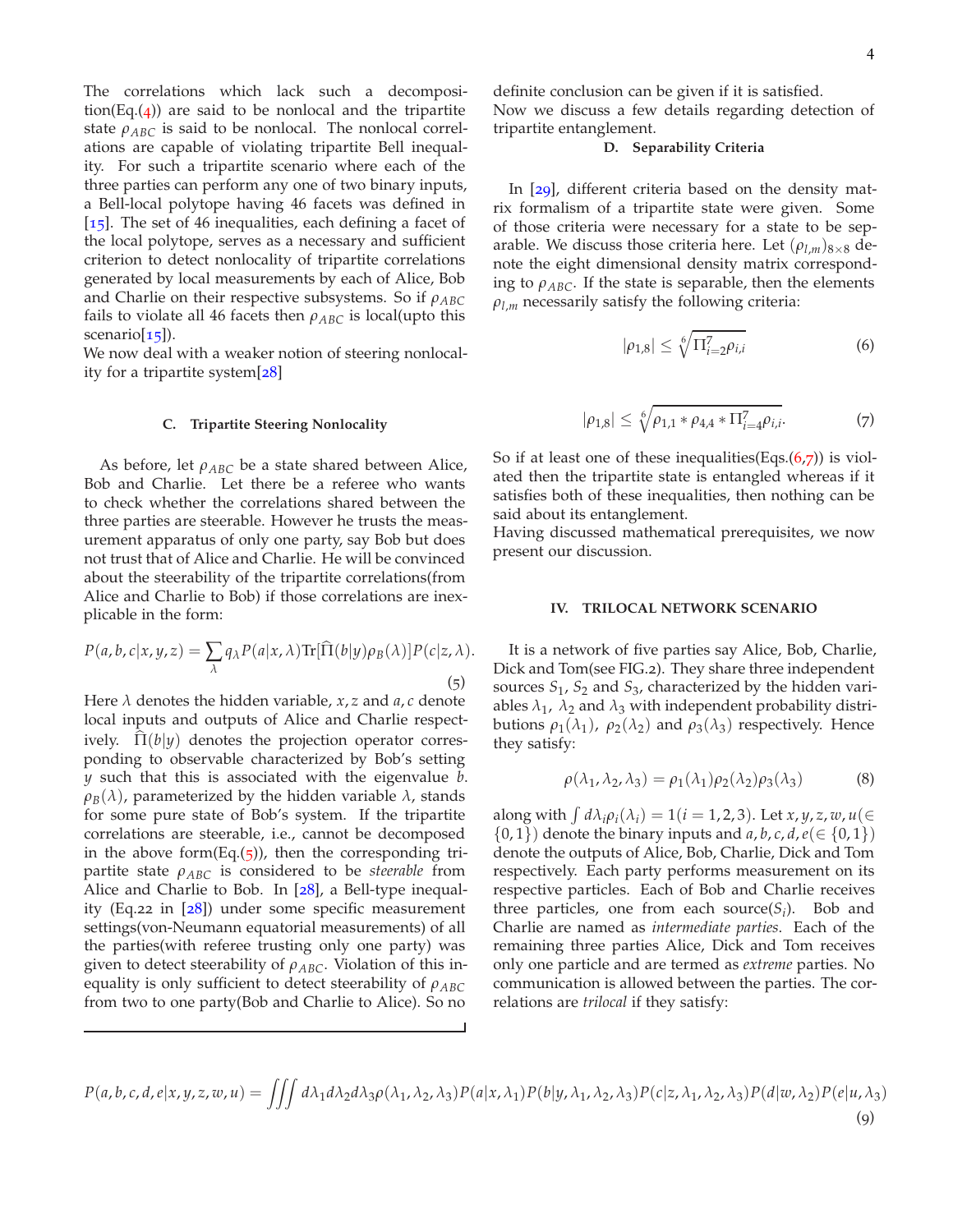together with the constraint given by Eq.([8](#page-3-4)). Under source independence restriction(Eq.([8](#page-3-4))), correlations which cannot be decomposed as above(Eq. $(9)$  $(9)$  $(9)$ ) are said to be *nontrilocal* in nature. By construction, set of trilocal correlations forms a subset of local correlations. However, the set of trilocal correlations is not convex due to the non-linear constraint(Eq. $(8)$  $(8)$  $(8)$ ). Now if nontrilocal correlations are generated in the network when each of the three sources generates identical copy of a tripartite system say *S*, then *S* is said to be *nontrilocal* and this form of nonlocality is said to be *nontrilocality* of *S*. To detect nontrilocal correlations we frame a set of sufficient criteria in the form of non-linear Bell-type inequalities.



Figure 2: *Schematic diagram of trilocal network scenario.*

*Theorem.1*: Any trilocal five partite correlation necessarily satisfies:

<span id="page-4-1"></span>
$$
\sqrt[3]{|I_{i_1,i_2,0}|} + \sqrt[3]{|I_{j_1,j_2,1}|} \le 1 \,\forall i_1, i_2, j_1, j_2 \in \{0,1\} \text{ where,}
$$
\n(10)

$$
I_{i_1(j_1), i_2(j_2), k} = \frac{1}{8} \sum_{x, w, u = 0, 1} (-1)^{k \times l} \langle A_x B_{i_1(j_1)} C_{i_2(j_2)} D_w T_u \rangle,
$$
  
\n
$$
\langle A_x B_y C_z D_w T_u \rangle = \sum_{x, w, u \in \mathbb{Z}^+} (-1)^m P(a, b, c, d, e | x, y, z, w, u), k \in
$$

*a*,*b*,*c*,*d*,*e*  ${0, 1}$  where  $l = x + w + u$  and  $m = a + b + c + d + e$ .  $A_x$  denote the observables for inputs *x* of Alice.  $B_y$ ,  $C_z$ ,  $D_w$ ,  $T_u$  are similarly defined. Each of these 16 inequalities is tight in the sense that there exist correlations reaching the bound 1(See Appendix.B). In this context, one should note that the notion of tightness discussed here is different(to be specific weaker) compared to the standard notion of tightness in respect of Bell inequalities where usually tightness of a Bell inequality refers to a specific feature that the inequality is a facet of a local polytope(hence defined by local correlations). Now all of these inequalities are only necessary but not sufficient criteria of trilocality, i.e.,

there may exist nontrilocal correlations that satisfy all of these inequalities. However, violation of at least one of these inequalities guarantees nontrilocality of the correlations. Hence violation of  $Eq.(10)$  $Eq.(10)$  $Eq.(10)$  for at least one possible (*i*<sup>1</sup> , *i*2, *j*<sup>1</sup> , *j*2) is sufficient to detect nontrilocality of the correlations.

*Proof:* See Appendix.A.

Next we put forward a set of Bell-type inequalities which act as sufficient criteria to capture nonlocality of the correlations generated in this scenario.

*Theorem.2*: Any local five partite correlation necessarily satisfies:

<span id="page-4-2"></span>
$$
|I_{i_1,i_2,0}|+|I_{j_1,j_2,1}|\leq 1\,\forall\,i_1,\,i_2,\,j_1,\,j_2\,\in\{0,1\}.\qquad(12)
$$

Just as in Theorem.1, here also each of 16 inequalities is tight in the sense that there exist correlations for which equality is obtained in each of the inequalities. This set of inequalities being only a set of necessary but not sufficient criteria for locality, no proper conclusion can be drawn about the nature of correlations satisfying the whole set of inequalities. However violation of at least one of these inequalities from the set guarantees that the corresponding correlations generated in the network are nonlocal in nature. A comparison of the form of trilocal and local inequalities for every possible combination  $(i_1, i_2, j_1, j_2)$  clearly indicates the inclusion of set of trilocal correlations inside the set of local correlations(see FIG.3) as was already interpreted before from the decomposition of trilocal and local correlations. Throughout our discussion we denote the set of 16 trilocal inequalities(Eq.([10](#page-4-1))) as  $\mathcal T$  and the set of 16 local inequalities(Eq.([12](#page-4-2))) as  $\mathcal{L}$ .

After sketching the trilocal network scenario along with inequalities capturing nature of five partite correlations terms  $P(a, b, c, d, e | x, y, z, w, u)$  characterizing the network, we now explore quantum network scenario compatible with our scenario.

#### <span id="page-4-0"></span>**V. QUANTUM NETWORK**

Consider a double entanglement swapping network with three independent sources *S*1, *S*<sup>2</sup> and *S*<sup>3</sup> each producing a tripartite entangled state. *S*<sup>1</sup> sends a tripartite state  $\rho_{ABC}$  to Alice, Bob and Charlie.  $S_2$  sends another tripartite state *ρBCD* to Bob, Charlie and Dick. *S*<sup>3</sup> sends tripartite state *ρ*<sub>*BCT*</sub> to Bob, Charlie and Tom(see FIG.2). The overall quantum state is

$$
\rho_{ABCDT} = \rho_{ABC} \bigotimes \rho_{BCD} \bigotimes \rho_{BCT}.\tag{13}
$$

The correlations arising due to measurements on *ρABCDT* characterize the network. Each of the two intermediate parties, Bob and Charlie performs partial GHZ basis measurements on the joint state of three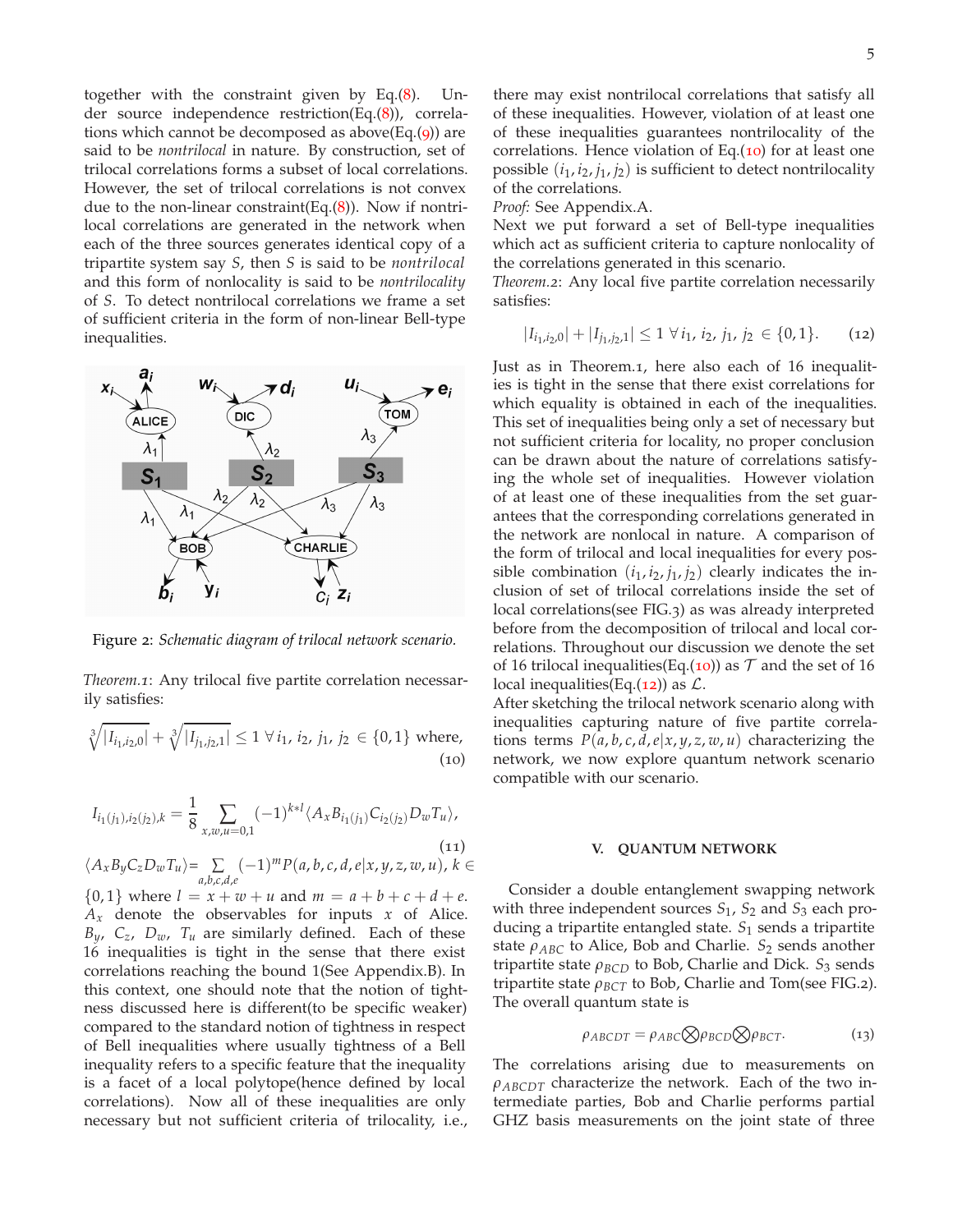

Figure 3: *Projection of the correlation space in* (*I*, *J*) *plane where*  $I = I_{i_1(j_1), i_2(j_2),0}$  and  $J = I_{i_1(j_1), i_2(j_2),1}$ ∀ *i*<sup>1</sup> , *j*1 , *i*2, *j*<sup>2</sup> ∈ {0, 1}. T *and* L *denotes the set of trilocal and local correlations respectively. Clearly* T *forms a proper subset of* L*.*

systems that each of them receives from the sources. For instance Bob performs partial GHZ basis measurement(see Appendix.C) on his three qubits(that he receives from *S*<sup>1</sup> , *S*<sup>2</sup> and *S*3), i.e., corresponding to each of the two inputs, he can distinguish between any two non overlapping groups formed from eight states of the GHZ basis. Similarly Charlie also performs partial GHZ basis measurements on the joint state of the three particles that he receives from the sources. Our choice for partial GHZ basis measurement against full GHZ basis is not only compatible with the nontrilocal network scenario(see FIG.3), but also justified from experimental perspectives as the latter is impossible in nonidealistic situations. Each of the three extreme parties, Alice, Dick and Tom performs arbitrary projective measurements on their respective particles. The five partite correlators resulting due to measurements by the five parties on their respective subsystems are nontrilocal if those can violate at least one of 16 inequalities( $Eq(10)$  $Eq(10)$  $Eq(10)$ ) from the set  $T$  whereas those are nonlocal if they can violate at least one of the inequalities(Eq. $(12)$  $(12)$  $(12)$ ) from the  $\text{set}(\mathcal{L})$ . If nontrilocal correlations are obtained when all three sources  $S_i(i = 1, 2, 3)$  generate identical copy of a tripartite quantum state  $\rho$ (say) then that guarantees the state  $\rho$  is nontrilocal. This form of nonlocality of a tripartite state is referred to as its *nontrilocality*. Analogously if nonlocal correlations are generated in the network due to use of three identical copies of *ρ* then *ρ* is said to be nonlocal in the network scenario(apart from standard Bell scenario).

We now proceed to discuss quantum violation of inequalities from  $\mathcal{T}$ . Let  $\mathfrak{B}_{\rho}^{\mathcal{T}}$  denote the upper bound of violation of at least one of the trilocal inequalit-ies(Eq.([10](#page-4-1))) from  $T$  by the correlations generated in the network where each of the three sources *S*<sup>1</sup> , *S*<sup>2</sup> and *S*<sup>3</sup>

produce identical copies of a tripartite quantum state *ρ*. For our purpose we have used *Mathematica* software[[30](#page-11-15)] to find  $\mathfrak{B}_{\rho}^{\mathcal{T}}$  for any  $\rho$ .. However, speaking of set of local inequalities given by Eq. $(12)$  $(12)$  $(12)$ , after thorough numerical observations we conjecture that quantum violation of local inequalities(Eq. $(12)$  $(12)$  $(12)$ ) is impossible.

### **A. Nontrilocal correlations from pure entanglement**

Let each of the three sources generates identical copy of pure tripartite state belonging to generalized Greenberger-Horne-Zeilinger(GGHZ) class of states[[31](#page-11-16)]:

<span id="page-5-0"></span>
$$
|\varphi_{GGHZ}\rangle = \cos(\alpha)|000\rangle + \sin(\alpha)|111\rangle, \alpha \in [0, \frac{\pi}{4}], (14)
$$

Under suitable joint measurements by the intermediate parties(see Appendix.C) and projective measurements by the extreme parties, the upper bound of violation of Eq. $(10)$  $(10)$  $(10)$  is given by:

$$
\mathfrak{B}_{\text{GGHZ}}^{\mathcal{T}} = \sqrt[3]{2}\sin(2\alpha). \tag{15}
$$

Hence when each of the three sources produces any state belonging to GGHZ family characterized by the condition  $\sin(2\alpha) > \frac{1}{\sqrt[3]{2}}$ , nontrilocal correlations are generated in the network. Consequently all those states are nonlocal in the sense of revealing nontrilocality(as discussed before). Now the quantity  $sin^2(2\alpha)$  is the measure of genuine tripartite entanglement given by 3−tangle *τ*[[32](#page-11-17)] of the corresponding GGHZ state. So all those states from the GGHZ family having  $\tau > \frac{1}{\sqrt[3]{4}}$ are nontrilocal(see FIG. 4(i)).

However for generation of nontrilocal correlations in a network the sources need not produce a resource as strong as genuine entanglement. If each source generates biseparable quantum state then also nontrilocal quantum correlations can be generated under suitable choice of measurements. For instance, consider that each of *S*1, *S*<sup>2</sup> and *S*<sup>3</sup> generates a biseparable state of the form:

<span id="page-5-1"></span>
$$
|\Psi\rangle\,=\,(\cos(\eta)|00\rangle+\sin(\eta)|11\rangle)\bigotimes(\varsigma_1|0\rangle+\varsigma_2|1\rangle)\qquad \hbox{(16)}
$$

with  $\eta \in [0, \frac{\pi}{4}]$  and  $| \varsigma_1 |^2 + | \varsigma_2 |^2 = 1$ . Maximal violation of Eq. $(10)$  $(10)$  $(10)$  is given by:

$$
\mathfrak{B}_{|\Psi\rangle}^{\mathcal{T}} = \text{Max}[2^{\frac{4}{3}} | \varsigma_1 \varsigma_2 | \sin(2\eta), \sin(2\eta) \sqrt[3]{2|1 - 6(\varsigma_1 \varsigma_2)^2|}].
$$
\n(17)

 $\mathfrak{B}^{\mathcal{T}}_{|\Psi\rangle}$  justifies our claim that violation of trilocal inequalities can also be achieved by using a weaker resource of biseparable entanglement(see FIG.4(ii)).

Having observed violation of trilocal inequalities by tripartite pure entangled states, we now explore whether nontrilocal correlations can be obtained from tripartite mixed entanglement.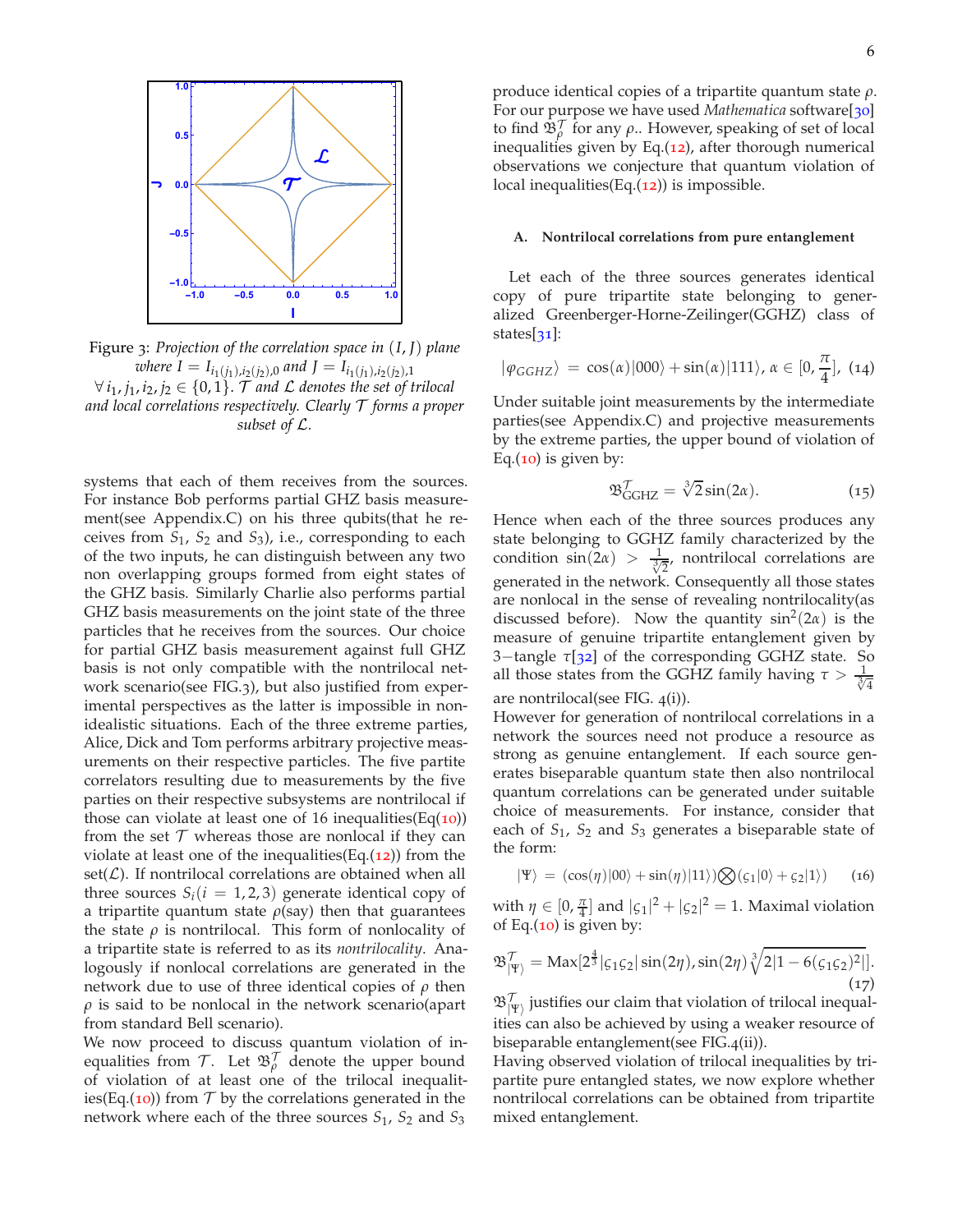

Figure 4: *These two subfigures show quantum violation of trilocal inequalities(Eq.([10](#page-4-1))) by pure tripartite entangled states. Figure (i) shows violation when each of the sources S*1*, S*<sup>2</sup> *and S*<sup>3</sup> *generates genuine entanglement whereas violation of Eq.([10](#page-4-1)) by biseparable entanglement is given in Figure (ii).*

# **B. Nontrilocal correlations from mixed entanglement**

Consider the GHZ symmetric class of states, a family of mixed entangled states which has been extensively used in many recent research topics $[33-36]$  $[33-36]$  $[33-36]$  $[33-36]$  $[33-36]$ . The family of states is given by:

$$
\Omega(p_1, p_2) = \left(\frac{2p_2}{\sqrt{3}} + p_1\right)|GHZ_+\rangle\langle GHZ_+| +
$$

$$
\left(\frac{2p_2}{\sqrt{3}} - p_1\right)|GHZ_-\rangle\langle GHZ_-| + \left(1 - \frac{4p_2}{\sqrt{3}}\right)\frac{\mathbb{I}_8}{8} \tag{18}
$$

<span id="page-6-1"></span>where

$$
|GHZ_{\pm}\rangle = \frac{|000\rangle \pm |111\rangle}{\sqrt{2}}.
$$
 (19)

and  $\mathbb{I}_8$  denotes  $8 \times 8$  order identity matrix. The requirement  $\Omega(p_1, p_2) \geq 0$  gives the constraints:

$$
-\frac{1}{4\sqrt{3}} \le p_2 \le \frac{\sqrt{3}}{4} \tag{20}
$$

and

$$
|p_1| \le \frac{1}{8} + \frac{\sqrt{3}}{2}p_2.
$$
 (21)

Not only GHZ states but this family of states also include  $\frac{\mathbb{I}_8}{8}$  (maximally mixed state). The upper bound of violation of trilocal inequalities by this family is given by:

$$
\mathfrak{B}_{\Omega}^{\mathcal{T}} = \sqrt[3]{16}|p_1|.
$$
 (22)

So any mixed entangled state belonging to GHZ symmetric family having state parameter  $p_1$  restricted



Figure 5: *The figure depicts a subspace in the parameter space* (*p*1, *p*2) *of GHZ symmetric class of states(Eq.([18](#page-6-0))). Shaded region gives the restrictions over state parameters p*<sup>1</sup> *and p*<sup>2</sup> *for which the corresponding states belonging to this family are nontrilocal, i.e, when used in the trilocal network, generate nontrilocal correlations.*

by the condition  $|p_1| > \frac{1}{\sqrt[3]{16}}$  can be used in the network to generate nontrilocal correlations(see FIG.5)).

<span id="page-6-0"></span>However for each of these three families of tripartite entangled states(Eqs. $(14,16,18)$  $(14,16,18)$  $(14,16,18)$  $(14,16,18)$  $(14,16,18)$  $(14,16,18)$  $(14,16,18)$ ) giving quantum violation of trilocal inequalities, none of them can violate any of the local inequalities from the set  $\mathcal{L}$ . Hence the local inequalities(Eq. $(12)$  $(12)$  $(12)$ ) may not be helpful for exploiting nonlocality in a quantum network. However, as already discussed before, the local inequalities(Eq. $(12)$  $(12)$  $(12)$ ) being only necessary for a correlation to be local, if a correlation satisfies all 16 inequalities given by Eq. $(12)$  $(12)$  $(12)$  then no definite conclusion can be given. In this context, it may be mentioned that definite conclusion can be given if one can design a LHV(local hidden variable) model for such correlations. However, in absence of any such model and confining our discussion only upto these necessary criteria( $Eq.(10)$  $Eq.(10)$  $Eq.(10)$  for trilocality and Eq.([12](#page-4-2)) for locality) trilocal inequalities(Eq.([10](#page-4-1))) seem to act as better detector of nonlocality(in sense of nontrilocality). This in turn gives a glimpse of the advantage of source independence(trilocal) assumption for revealing nonlocality in a quantum network in contrast to standard notions of nonlocality. At this junction we are now going to discuss our findings related to the utility of trilocal assumption to exploit quantumness in a network compared to some usual procedures of doing so.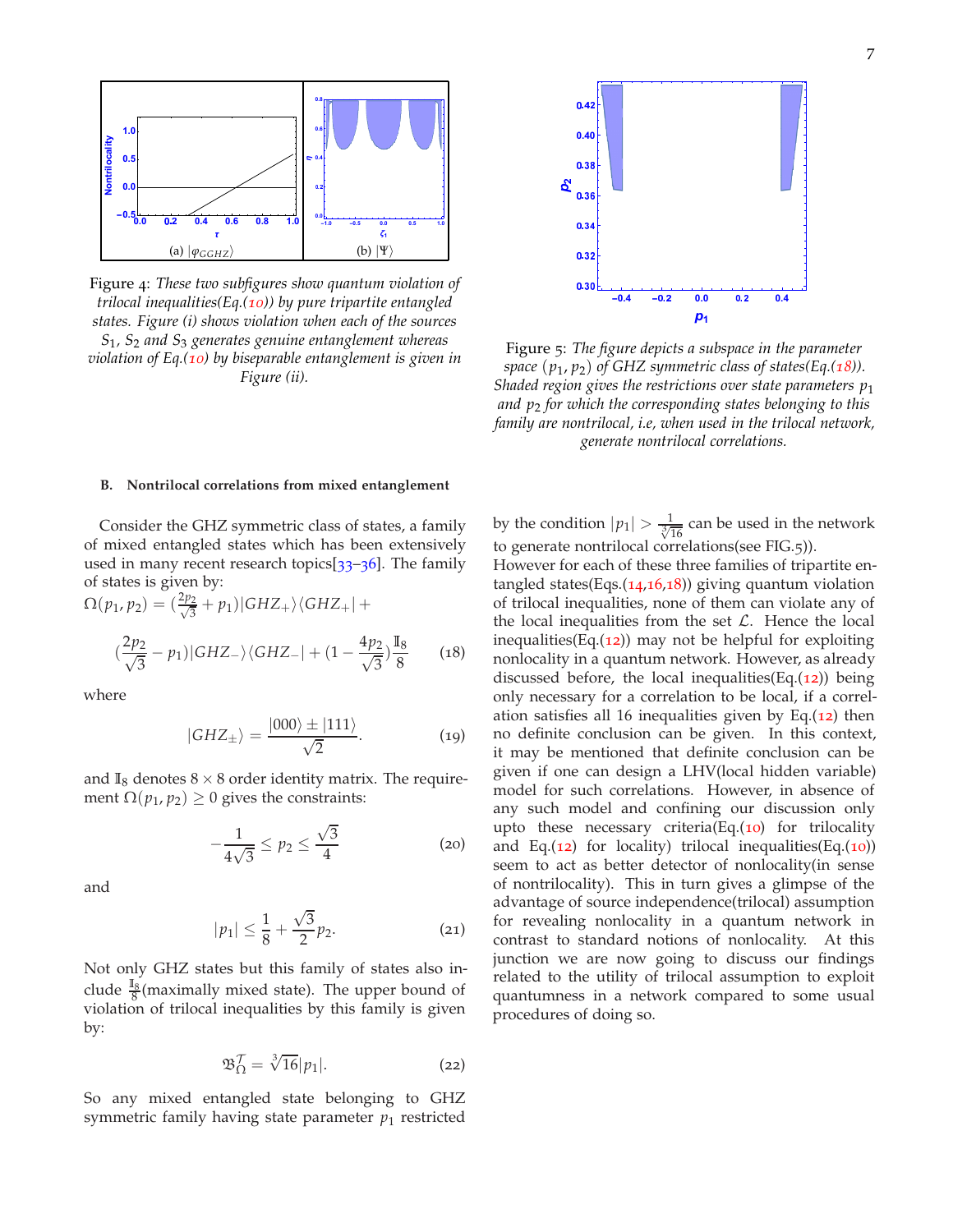## <span id="page-7-0"></span>**VI. RESISTANCE TO NOISE**

As we have pointed out in the last section, here we will present our observations related to trilocal assumption. Earlier works on source independence assumption $[1, 2]$  $[1, 2]$  $[1, 2]$  $[1, 2]$  $[1, 2]$  suggest that the most important physical interpretation of nontrilocal correlations is obtained by quantifying their resistance to noise.

Suppose each of the three sources produces a noisy state( $\rho_{\text{noisy}}^i$ ). If  $v_i$  denotes the visibility, a measure of resistance to noise offered by  $\rho_{\rm noisy}^i$  generated from  $S_i(i = 1, 2, 3)$ , then the nature of quantum correlations in the network depends on  $V = v_1v_2v_3$ . Let *trilocality threshold*( $\Delta_{TRILOC}$ ) be defined as the largest value of  $\hat{V}$ upto which the correlations do not violate Eq. $(10)$  $(10)$  $(10)$  for any possible (*i*<sup>1</sup> , *i*2, *j*<sup>1</sup> , *j*2). Analogously we define the largest possible value of  $V$  upto which the correlations do not violate any of the local inequalities  $Eq.(12)$  $Eq.(12)$  $Eq.(12)$  from the set L as *locality threshold*(∆*LOC*). In this context, it may also be mentioned that nonlocality in a quantum network can also be exploited by the correlations generated from the swapped states. To be specific, it may be checked whether depending on the output of partial GHZ basis measurement by the intermediate parties the conditional tripartite entangled state shared between the extreme parties generate nonlocal correlations. Such an exploration of nonlocality based on conditional tripartite entangled states is justified on the basis of observations obtained in a bipartite scenario in  $[37]$  $[37]$  $[37]$ . In our scenario, after GHZ basis measurement performed by Bob and Charlie, a tripartite state(say *χ*) is shared between the extreme parties Alice, Dick and Tom. Let  $V^C$  be defined as the measure of resistance to noise offered by  $\chi$  and let  $\delta_{LOC}$  be interpreted as the largest possible value of  $V^C$  upto which  $\chi$  is local in the spe-cific Bell sense<sup>[[15](#page-11-4)]</sup>. Now if  $\chi$  fails to violate all facets of the local polytope<sup>[[15](#page-11-4)]</sup> then that guarantees the state to be local in the corresponding Bell scenario. Intuitively, such a state is therefore unable to produce any genuine correlations and hence cannot be genuinely steerable from one party to other two parties  $[38]$  $[38]$  $[38]$ . However it may be capable of generating only the weaker form of steering correlations $[28]$  $[28]$  $[28]$ . For this purpose, we analogously define  $\delta_{NS}$  as the largest possible value of  $V^C$ upto which correlations obtained from *χ* may have a *VVS* model where *V* stands for local hidden variable and *S* denotes local hidden state[[28](#page-11-13)]. So other than using any inequality from the set  $\mathcal{L}$ , i.e. any local inequality(Eq. $(12)$  $(12)$  $(12)$ ), exploring nonlocality of the states resulting from partial GHZ basis measurements by the intermediate parties and ultimately shared between the extreme parties can also capture nonlocality of correlations(if any) characterizing corresponding network. These means of exploiting nonlocality and hence quantumness in a network by observing nonlocality of con-

ditional states( $\chi$ ) resulting in the network are however assisted with one way communication(from Bob and Charlie to extreme parties). Interestingly, we observed that even then there exist instances where source independence assumption emerges to be more efficient compared to these notions of nonlocality. Below we present our findings in this context.

#### <span id="page-7-1"></span>**A. Advantage of trilocal assumption**

In order to exploit the advantage of source independence assumption in a quantum network we consider the family of noisy GHZ states:

$$
\vartheta = \epsilon |GHZ_+\rangle \langle GHZ_+| + (1 - \epsilon) \frac{\mathbb{I}_8}{8}, \text{ where } \epsilon \in [0, 1]
$$
\n(23)

and  $|GHZ_+\rangle$  is given by Eq.([19](#page-6-1)). Here  $\epsilon$  denotes the visibility of  $\vartheta$ . This family is obtained when  $GHZ state(|GHZ_+\rangle)$  is passed through a depolarization channel[ $39-42$  $39-42$  $39-42$ ]. Let each of the three sources  $S_i$  gener-ates a noisy state(Eq.([23](#page-7-1))) having visibility  $\epsilon_i$ ( $i = 1, 2, 3$ ) respectively. After some suitable partial GHZ basis measurements by each of the two intermediate parties and suitable projective measurements by the extreme parties, the correlations generated in the network are nontrilocal if:

<span id="page-7-2"></span>
$$
\epsilon_1 \epsilon_2 \epsilon_3 > \frac{1}{2}.\tag{24}
$$

In this case,  $V_{TRILOC} = \epsilon_1 \epsilon_2 \epsilon_3$ . Clearly Eq.([24](#page-7-2)) implies that  $\Delta_{TRILOC} = \frac{1}{2}$ , i.e. nonlocality(nontrilocality) is revealed for any value of  $V_{TRILOC} \in (\frac{1}{2}, 1]$ . However none of the local inequalities can be violated by the correlations generated in this case. So definitely the set  $\mathcal T$ can be considered more efficient compared to the set  $\mathcal{L}$ . Now let the outputs of partial GHZ basis measurements by Bob and Charlie are communicated to the extreme parties. Here  $V^C = \epsilon_1 \epsilon_2 \epsilon_3$ . It is observed that none of 16 swapped states  $\chi_i^{DEP}$ (say), can violate[[47](#page-11-24)] not even one of 46 facets of the local polytope[[15](#page-11-4)] for any value of  $V^C \le 0.804$ . Hence  $\delta_{LOC} = 0.804$ . Clearly  $δ_{LOC} > Δ_{TRILOC}$ . Again none of  $χ_i^{DEP}(i = 1, ..., 16)$ can violate Eq.(22) of  $[28]$  $[28]$  $[28]$  and hence may not be steerable. So upto the existing detector of steering nonloc-ality(Eq.(22) of [[28](#page-11-13)]),  $\delta_{NS} = 1$ . Hence  $\delta_{NS} > \Delta_{TRILOC}$ . This in turn justifies our claim that trilocal assumption emerges as a more efficient detector of nonlocality in a quantum network in contrast to these standard detectors of nonlocality.

Till now we have discussed about the advantage of trilocal assumption in an entanglement swapping network, i.e., the network where the final states shared between the extreme parties are entangled. However this assumption can exploit quantumness(via nontrilocal correlations) even if the particles(qubits) forming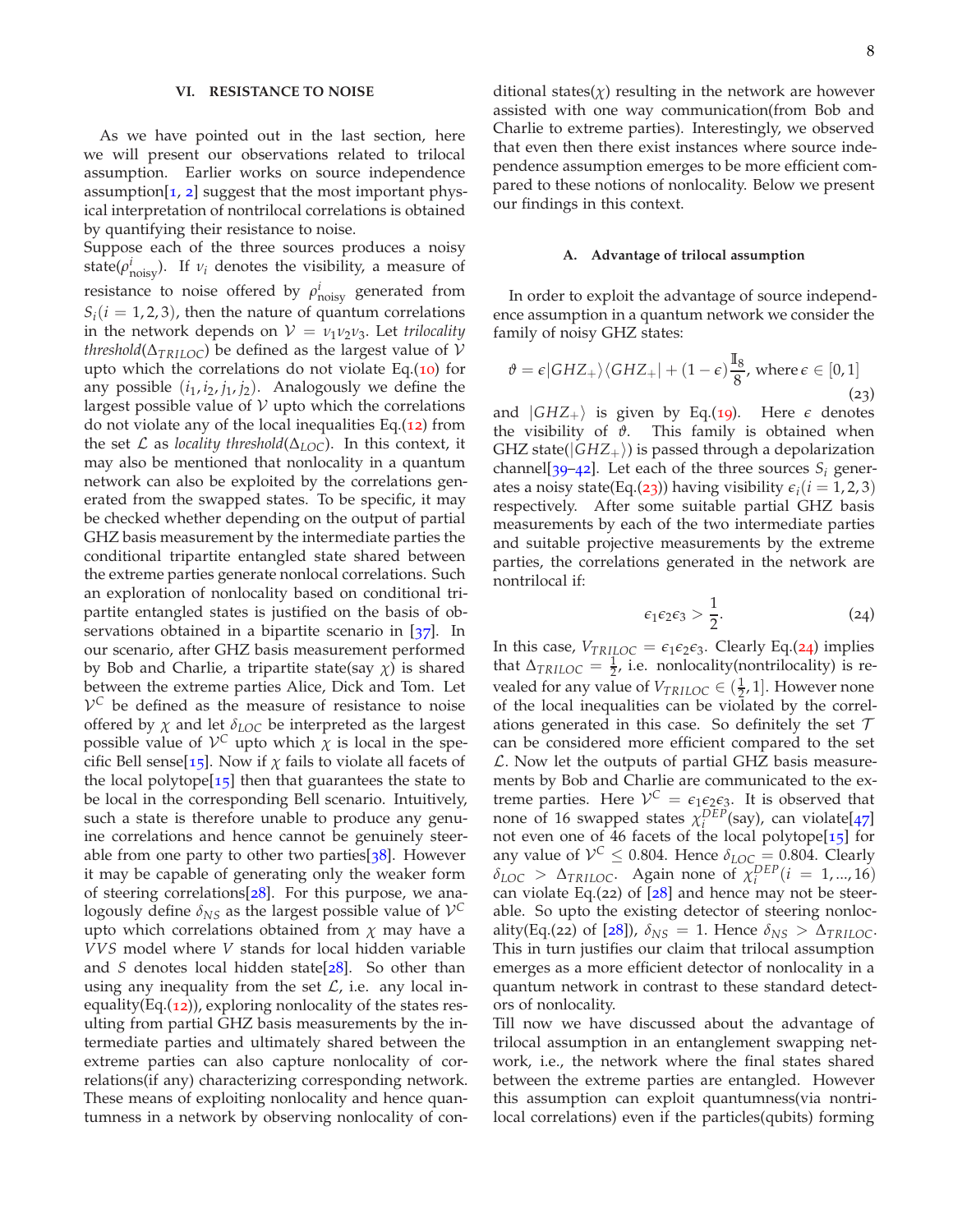the tripartite state(shared between the extreme parties) are atmost ppt bound entangled states[[14](#page-11-3)]. For instance, let each of *S<sup>i</sup>* produces identical copy of the noisy version of  $|GHZ_+\rangle$  after it is passed through an amplitude damping channel[[39](#page-11-22), [43](#page-11-25)], say *ρAMP*(see Appendix.D). Let  $\chi_k^{AMP}$  ( $k = 1, ..., 16$ ) denote the conditional tripartite states shared between the extreme parties depending on the outputs of the intermediate parties. Each of them satisfies the criteria necessary for separability(Eqs. $(6,7)$  $(6,7)$  $(6,7)$  $(6,7)$  $(6,7)$ ) and hence cannot be guaranteed to be entangled. Moreover negativity vanishes in all three cuts for each of these states( $\chi_k^{AMP}$ ( $k = 1, ..., 16$ )). Hence each of them is either separable or atmost ppt bound entangled state. Also each of them is  $local[15]$  $local[15]$  $local[15]$  and also produces correlations which may not be steerable, i.e. satisfy Eq.(22) of [[28](#page-11-13)]. But if the sources  $S_i(i = 1, 2, 3)$ are independent, then nontrilocal correlations are generated if:

$$
\iota^3 > \frac{1}{\sqrt[3]{4}}, \text{ where} \tag{25}
$$

 $\iota$  = 1 –  $\gamma_A(\gamma_A)$  is the parameter characterizing the amplitude damping channel). Here  $V_{TRILOC} = \iota^3$ . Hence  $\Delta_{TRILOC} = \frac{1}{\sqrt[3]{4}}$ . Analogous observations are obtained if each of *S<sup>i</sup>* now produces identical copy of *ρPHASE*, where *ρPHASE*(see Appendix.D) denotes the noisy  $|GHZ_+\rangle$  after being passed through phase damping channel $[39, 43]$  $[39, 43]$  $[39, 43]$  $[39, 43]$  $[39, 43]$ . Here nontrilocality is obtained if

$$
\omega^3 > \frac{1}{\sqrt[3]{4}}, \text{ with } \tag{26}
$$

 $\omega = 1 - \gamma_P(\gamma_P)$  parameterizes the phase damping channel). Here  $V_{TRILOC} = \omega^3$ . Hence here also  $\Delta_{TRILOC} =$  $\frac{1}{\sqrt[3]{4}}$ . So these observations point out the fact that irrespective of the entanglement content of the states resulting from partial GHZ basis measurements, nontrilocality and hence nonlocality(apart from standard Bell

sense) is revealed in a quantum network only if the sources(*S*<sup>1</sup> , *S*2, *S*3) are assumed to be independent. Having introduced and thereby discussing related issues of trilocal network scenario involving three sources, we now generalize the scenario involving *n* independent sources.

# <span id="page-8-0"></span>**VII.** *n***-LOCAL NETWORK SCENARIO**

In order to study role of multipartite( $n \geq 4$ ) entanglement in a source independent network scenario in which the number of non interacting particles is also increased from 3 to  $n(\geq 4)$ , the trilocal network scenario can be extended to *n*-local( $n \geq 4$ ) network scenario. Such an extension requires increase in the number of independent sources from 3 to *n*, each generating an *n* partite state, together with increase in the number of parties from 5 to  $2n - 1$ . For  $n = 3$ , this scenario corresponds to the trilocal network scenario. Some of these  $2n - 1$  parties receive only one particle whereas some receive more than one particle. Keeping analogy with trilocal network scenario, let us denote the former and latter type as *extreme* and *intermediate* parties respectively. Out of  $2n - 1$  number of parties, the number of intermediate parties is  $n - 1$  and that of extreme parties is *n*. Let the intermediate parties be marked as  $B_i$  ( $i = 1, 2, ..., n - 1$ ) and the extreme parties be denoted as  $A_i$  ( $i = 1, 2, ..., n$ ) sharing *n* independent sources  $S_i$  ( $i = 1, 2, ..., n$ ) characterized by  $\lambda_1, \lambda_2, ..., \lambda_n$ respectively(see FIG.6). Each of *n* sources, say *S<sup>i</sup>* sends a particle(characterized by  $\lambda_i$ ) to each of  $n-1$  intermediate parties and a particle to the extreme party *A<sup>i</sup>* . So each of the intermediate parties *B<sup>i</sup>* receives *n* particles whereas each of the extreme parties  $A_i$  receives only one particle. Let  $x_i, y_i \in \{0, 1\}$  denote the binary input of  $A_i$  ( $i = 1, 2, ..., n$ ) and  $B_i$  ( $i = 1, 2, ..., n-1$ ) respectively. Let  $a_i, b_i \in \{0, 1\}$  denote the output of  $A_i (i = 1, 2, ..., n)$ and  $B_i(i = 1, 2, ..., n - 1)$  respectively. The parties are not allowed to communicate. The 2*n* − 1 partite correlational terms are *n*-local if they satisfy:

$$
P(a_1, ..., a_n, b_1, ..., b_{n-1}|x_1, ..., x_n, y_1, ..., y_{n-1}) = \iint ... \int d\lambda_1 ... d\lambda_n \rho(\lambda_1, ..., \lambda_n) \Pi_{i=1}^n P(a_i|x_i, \lambda_i) \Pi_{k=1}^{n-1} P(b_k|y_k, \lambda_1, ..., \lambda_n)
$$
\n(27)

together with the constraint:

<span id="page-8-1"></span>
$$
\rho(\lambda_1, \lambda_2, ..., \lambda_n) = \Pi_{i=1}^n \rho_i(\lambda_i)
$$
\n(28)

where  $\int d\lambda_i \rho_i(\lambda_i) = 1 \forall i \in \{1, 2, ..., n\}$ . Otherwise the correlations are non *n*-local. The *n*-local inequalities are given by the following theorem.

*Theorem.3*: Any *n*-local 2*n* − 1 partite correlation term necessarily satisfies:

$$
\sqrt[n]{|I_{i_1,\dots,i_{n-1},0}|} + \sqrt[n]{|I_{j_1,\dots,j_{n-1},1}|} \le 1 \,\forall \, i_1,\dots,\, i_{n-1},\, j_1,\dots,\, j_{n-1} \in \{0,1\} \text{ where,}
$$
\n(29)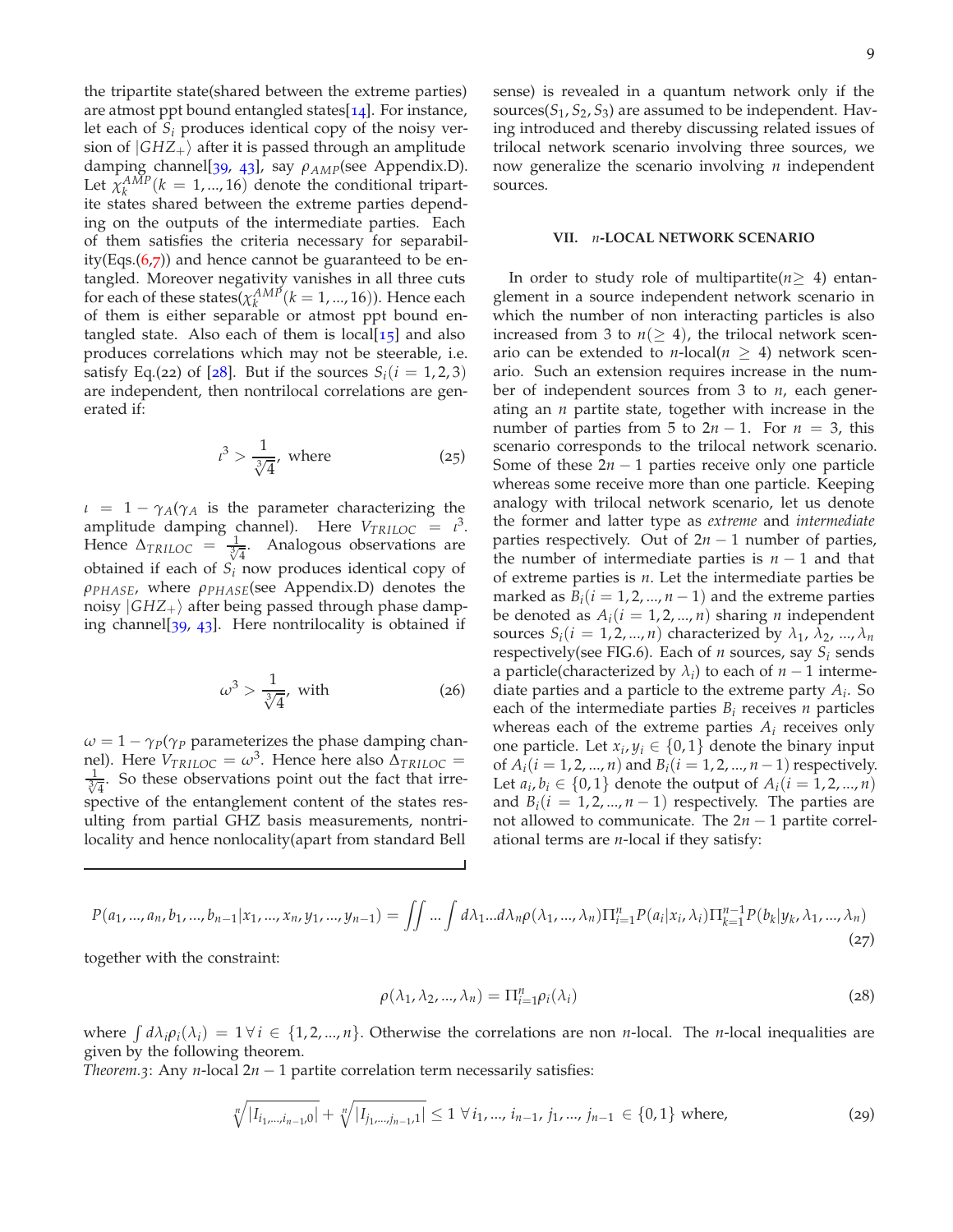$$
I_{i_1(j_1),\dots,i_{n-1}(j_{n-1}),k} = \frac{1}{2^n} \sum_{x_1,\dots,x_n=0,1} (-1)^{k(x_1+\dots+x_n)} \langle A_{x_1},\dots,A_{x_n} B_{y_{i_1}(y_{j_1})},\dots,B_{y_{i_{n-1}}(y_{j_{n-1}})} \rangle, k \in \{0,1\}
$$
(30)

and

 $\langle A_{x_1},..., A_{x_n}B_{y_{i_1}(y_{j_1})},..., B_{y_{i_{n-1}}(y_{j_{n-1}})} \rangle = \sum_{a_1,...,a_n,b_1,...b_n}$ *a*1 ,..,*an*,*b*<sup>1</sup> ,..,*bn*−1=0,1  $(-1)$ *<sup>g</sup>P*(*a*1, .., *<sup>a</sup>n*, *<sup>b</sup>*1, .., *<sup>b</sup>n*−1|*x*1, .., *<sup>x</sup>n*, *<sup>y</sup>i*<sup>1</sup>  $(y_{j_1})$ ), .., *<sup>y</sup>in*−<sup>1</sup>



Figure 6: *Schematic diagram of a n-local network scenario. For n* = 3*, this corresponds to the trilocal network scenario.*

where  $g=a_1 + ... + a_n + b_1 + ... + b_{n-1}$ . Here  $A_{x_i}$  denotes the observable for binary inputs  $x_i$  ( $i = 1, ..., n$ ) of party  $A_i$ .  $B_{y_{i_1}}$ ,  $B_{y_{j_1}}(i_1, j_1 = 1, ..., n-1)$  are similarly defined. Violation of Eq.([29](#page-8-1)) for at least one possible  $(i_1, i_2, ..., i_{n-1}, j_1, j_2, ..., j_{n-1})$  guarantees non *n*-local nature of the correlations generated in the network. However the set  $\mathcal{T}_n$  of  $4^{n-1}$  *n*-local inequalities, being a set of necessary criteria for *n*-locality only, there may exist non *n*-local correlations satisfying all of 4*n*−<sup>1</sup> inequalities. Similarly the local inequalities associated to *n*-local scenario are of the form:

$$
|I_{i_1,\dots,i_{n-1},0}|+|I_{j_1,\dots,j_{n-1},1}| \le 1 \,\forall \, i_1,\dots,\, i_{n-1},\, j_1,\dots,\, j_{n-1} \in \{0,1\}.
$$
\n(31)

In quantum scenario, consider a multiple(*n* − 1) entanglement swapping network of  $2n - 1(n \ge 4)$  parties sharing *n* independent sources  $S_i$  ( $i = 1, ..., n$ ) such that each source produces an *n*-qubit state. Each of *n* − 1 intermediate parties *B*1, ..., *Bn*−<sup>1</sup> performs partial *n* dimensional GHZ basis measurement on *n* qubits(*i th* qubit received from  $S_i$ ). As a result of joint measurements by each of *n* − 1 intermediate parties, an *n* partite state is now shared between the extreme  $A_i(i = 1, ..., n)$ . Each of  $A_i$  ( $i = 1, ..., n$ ) now preforms projective measurement on its qubit. If non *n*-local correlations are

$$
{}^{\beta}P(a_1,..,a_n,b_1,..,b_{n-1}|x_1,..,x_n,y_{i_1}(y_{j_1}),..,y_{i_{n-1}}(y_{j_{n-1}}))
$$

generated in a network when all the sources generate identical copies of an *n* partite state, then the corresponding *n* partite state is said to be *non n* − *local*. At this junction it is expected that *n*-local assumption will give advantage over standard procedures of testing multipartite nonlocality. For instance if each of *n* independent sources *S<sup>i</sup>* generates noisy version of *n* partite GHZ state :

$$
\vartheta_n^i = \epsilon_i |GHZ_+^n\rangle\langle GHZ_+^n| + (1 - \epsilon_i)\frac{\mathbb{I}_{2^n}}{2^n},\qquad(32)
$$

where  $\epsilon_i \in [0,1] \forall i \in \{1, 2, ..., n\}$  and *n* partite GHZ state  $|GHZ^n_+\rangle$  is given by:

$$
|GHZ_{+}^{n}\rangle = \frac{|0,0,...0\rangle + |1,1,...,1\rangle}{\sqrt{2}}.
$$
 (33)

We conjecture that non *n*-local correlations will be generated if:

$$
\Pi_{i=1}^{n} \epsilon_i > \frac{1}{2}.\tag{34}
$$

Intuitively, nonlocality can be detected neither by any of 4*n*−<sup>1</sup> local inequalities(Eq.([31](#page-9-0))) nor by any standard procedure( as discussed for trilocal scenario) such as testing nonlocality of the *n* partite state resulting from partial GHZ basis measurement in standard Bell scenario or any other weaker form of nonlocality such as steering nonlocality.

# <span id="page-9-0"></span>**A. Comparing** *n***-local network scenario with the network scenario in [[12](#page-11-26)]**

In [[12](#page-11-26)] the authors have given some general recipes to design Bell-type inequalities so as to capture nonlocal behavior of correlations generated in network scenarios involving independent sources. The basic motivation behind their work was to design inequalities for an extended network( $\mathcal{N}^{\prime}$ , see FIG.1 of [[12](#page-11-26)]) involving say *m* + 1 parties starting from a network of *m* parties. To be more specific, starting from an already existing network  $N$ , and a corresponding Bell-type inequality, they provided an iterative technique to design new Bell-type inequalities for a more complex network  $\mathcal{N}'$  such that the new network involves one additional source( $S_{n+1}$ , say) together with one additional observer( $\mathcal{A}^{m+1}$ , say).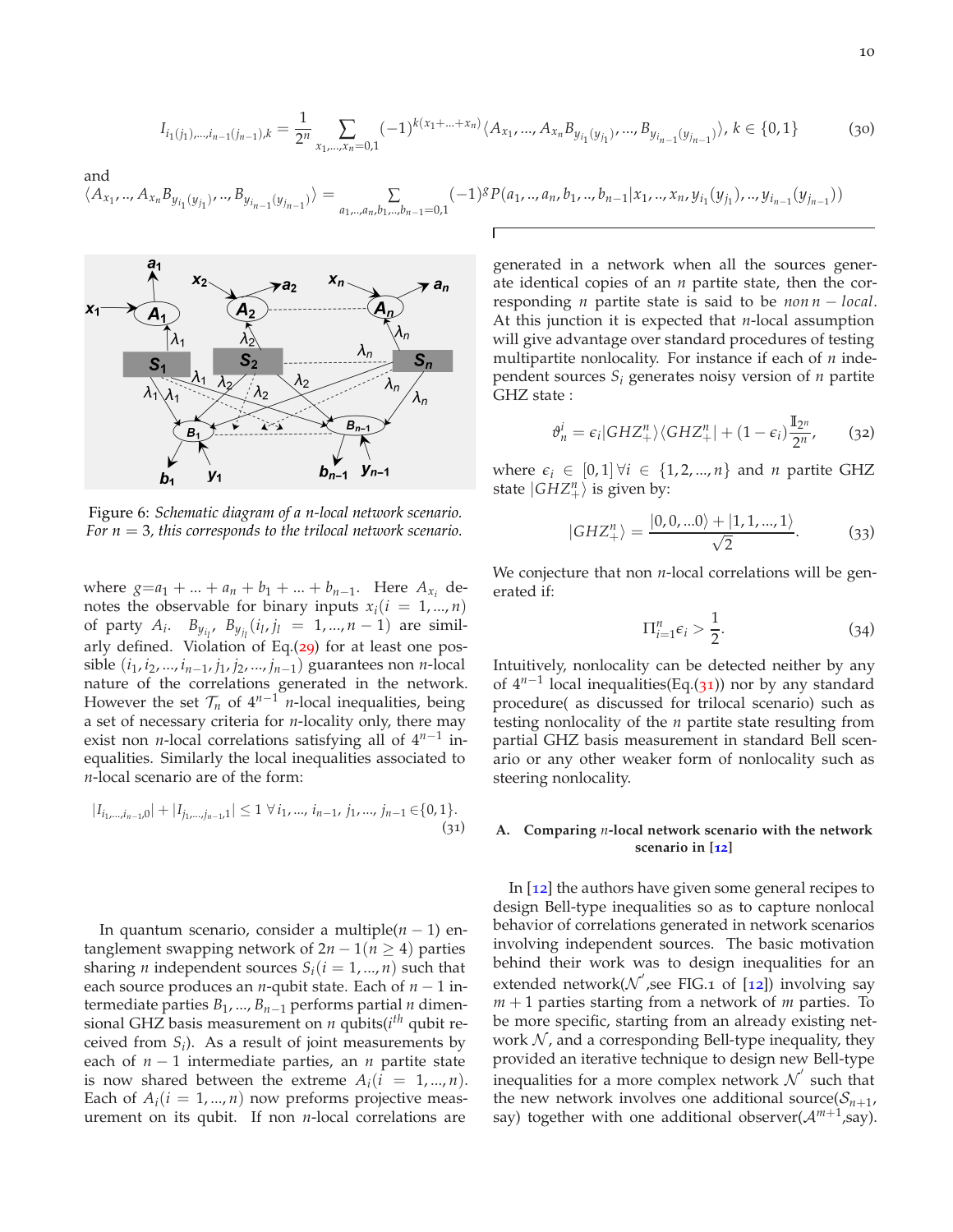Their extension and hence their procedure of designing inequalities is characterized by the fact that  $\mathcal N$  is extended to  $\mathcal{N}'$  via only one party( $\mathcal{A}^{m}$ ) involved in  $\mathcal{N}$ together with the assumption that <sup>A</sup>*<sup>m</sup>* has binary outputs and  $A^{m+1}$  has binary inputs and outputs. It is to this party  $A^m$  that the additional source  $S_{n+1}$  sends a particle. Hence only one party acts a connector between  $\mathcal{N}'$  and  $\mathcal{N}$ . In [[12](#page-11-26)], Rosset *e.t al.* analyzed their procedures for some pre existing network scenarios such as bilocal network[[1](#page-10-5), [2](#page-10-6)], *n*- linear chain network, star network[[9](#page-10-8)].

Now the *n*-local scenario(FIG.6) introduced in this paper is incompatible with the network scenario introduced in [[12](#page-11-26)]. This is because of the fact that *n* $local(n > 2)$  network introduced here cannot be considered as an extension of an existing network such that there is a single connecting party. To be more explicit, consider  $n = 3$ . Referring to FIG.2, each of the two intermediate parties Bob and Charlie receives particles from each of the three sources *S*<sup>1</sup> , *S*<sup>2</sup> and *S*3. So without loss of any generality, if *S*<sup>3</sup> be considered as an additional source and Tom as an additional party, then *S*<sup>3</sup> sends particles to both of Bob and Charlie of the existing network(involving sources *S*<sup>1</sup> , *S*<sup>2</sup> and parties Alice, Bob, Charlie and Dick) and hence the number of connecting parties is two. This creates a difference between the network scenario introduced in  $[12]$  $[12]$  $[12]$  and that discussed here. Hence the technique for designing Bell-type inequalites[[12](#page-11-26)] becomes inapplicable here. As has already been discussed before, the motivation behind designing our  $n$ -local( $n > 2$ ) network is to explain quantum correlations resulting from an entanglement swapping protocol entangling *n* non interacting particles such that each of the *n* independent sources in the protocol generates an *n*-partite entangled state. Keeping this motivation intact and following the direction introduced in [[12](#page-11-26)], it will be interesting if one can develop an iterative technique to design Bell-type inequalities for an extended network scenario starting from an existing one.

# <span id="page-10-9"></span>**VIII. DISCUSSIONS**

To the best of authors' knowledge, till date, all the research activities on source independence assumption in a network dealt with characterization of correlations in the network where either the independent sources sent bipartite states to the parties  $[2, 9]$  $[2, 9]$  $[2, 9]$  $[2, 9]$  $[2, 9]$  or the number of non interacting particles that got entangled finally was limited upto two[ $11$ ]. In our present topic of discussion we have intended to consider both of these features simultaneously. For that we have introduced *n*local network scenario where each of *n* sources generate an *n*-partite state independently and the number of non interacting particles is also  $n(> 2)$ . We have given a detailed discussion of the case where  $n = 3$ , i.e., a trilocal network scenario where each of three sources generates a tripartite state and the number of extreme parties, holding the non interacting particles is particularly three. Based on our findings as discussed above, it can safely be concluded that trilocal assumption reduces the requirements to reveal nonlocality of correlations characterizing a quantum network thereby emerging as a better tool to exploit nonlocality compared to some standard methods of doing so. However we have been able to provide with only some sufficient criteria to detect non *n*-locality. Further better results are expected if some necessary criteria for detecting the same can be given. Besides, randomness being an intrinsic property of quantum states, exploration of randomness associated with nonlocal correlations in a quantum network having independent sources(*n*-local network) can be a topic of future research. Apart from theoretical perspectives, our present topic of discussion, basically being related with correlations in a quantum network, can be subjected to practical demonstrations and also can be used in related experimental works $[45, 46]$  $[45, 46]$  $[45, 46]$  $[45, 46]$  $[45, 46]$ . *Acknowledgement:* The authors acknowledge useful suggestions from an anonymous referee regarding some previous works related to the present topic which have helped us to motivate this paper. The author D. Sarkar acknowledges SERB, DST India and DSA-SAP for financial support. The authors also acknowledge fruitful discussions with Dr. A.Sen and SRF S.Karmakar.

- <span id="page-10-5"></span>[1] C. Branciard, N. Gisin, and S. Pironio, Phys. Rev. Lett. **104**,170401 (2010).
- <span id="page-10-6"></span>[2] C. Branciard,D. Rosset, N. Gisin and S. Pironio, Phys. Rev. A **85**, 032119 (2012).
- <span id="page-10-0"></span>[3] J. S. Bell, Physics **1**, 195 (1964).
- <span id="page-10-1"></span>[4] J. Bell, Speakable and Unspeakable in Quantum Mechanics (Cambridge University Press, Cambridge,England, 2004), 2nd ed.
- <span id="page-10-2"></span>[5] N.Brunner, D.Cavalcanti, S.Pironio, V.Scarani, S.Wehner Rev. Mod. Phys. **86**, 419 (2014)
- <span id="page-10-3"></span>[6] M. Zukowski, A. Zeilinger,M. A. Horne, and A. K. Ekert, Phys. Rev. Lett.**71**, 4287 (1993).
- <span id="page-10-4"></span>[7] J.F. Clauser, M.A. Horne, A. Shimony, and R.A. Holt. Phys. Rev.Lett. **23**, 880 (1969).
- <span id="page-10-7"></span>[8] R.F. Werner, Phys. Rev. A **40**, 4277 (1989).
- <span id="page-10-8"></span>[9] A. Tavakoli, P. Skrzypczyk, D. Cavalcanti and A. Acín, Phys. Rev. A **90**, 062109 (2014) .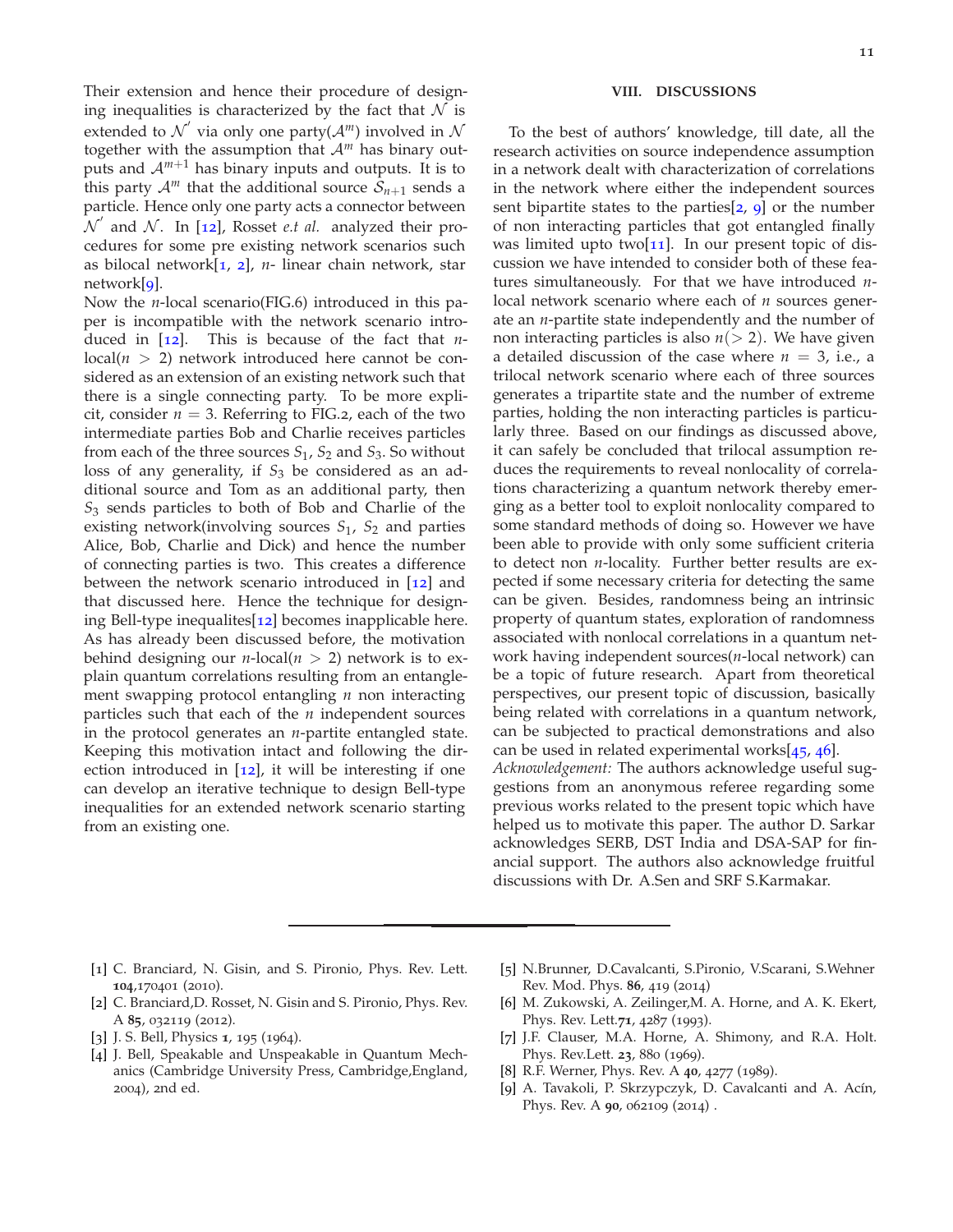- <span id="page-11-1"></span>[10] K. Mukherjee, B. Paul and D. Sarkar, Quantum Inf Process. **14**, 2025 (2015).
- <span id="page-11-2"></span>[11] R. Chaves, Phys. Rev. Lett. **116**, 010402 (2016).
- <span id="page-11-26"></span>[12] D. Rosset, C. Branciard, T. J. Barnea, G. Pütz, N. Brunner, N. Gisin, Phys. Rev. Lett. **116**, 010403 (2016).
- <span id="page-11-0"></span>[13] K. Mukherjee, B. Paul and D. Sarkar, Quantum Inf Process. **15**, 7, 2895–2921 (2016)
- <span id="page-11-3"></span>[14] R. Horodecki, P. Horodecki, M. Horodecki, and K. Horodecki, Rev. Mod. Phys. **81**, 865 (2009).
- <span id="page-11-4"></span>[15] C. Sliwa, Phys. Lett. A, **317**, 165 (2003).
- <span id="page-11-5"></span>[16] A. Acín, N. Brunner, N. Gisin, S. Massar, S. Pironio, and V. Scarani, Phys. Rev. Lett. **98**, 230501 (2007).
- [17] D. Mayers and A. Yao, in Proceedings of the 39th IEEE Symposiumon Foundations of Computer Science (IEEE Computer Society, Los Alamitos CA, USA,1998)p.503.
- [18] J. Barrett, L. Hardy, and A. Kent, Phys. Rev. Lett. **95**, 010503 (2005).
- <span id="page-11-6"></span>[19] A. Acín, N. Gisin, and L. Masanes, Phys. Rev. Lett. **97**, 120405 (2006).
- <span id="page-11-7"></span>[20] S. Pironio, A. Acín, S. Massar, A. B. de la Giroday, D. N. Matsukevich,P. Maunz, S. Olmschenk, D. Hayes, L. Luo, T. A.Manning, and C. Monroe, Nature **464**, 1021 (2010).
- <span id="page-11-8"></span>[21] R. Colbeck and A. Kent, Journal of Physics A: Mathematical and Theoretical **44**, 095305 (2011).
- <span id="page-11-9"></span>[22] J.-D. Bancal, N. Gisin, Y.-C. Liang, and S. Pironio, Phys. Rev. Lett. **106**, 250404 (2011).
- <span id="page-11-10"></span>[23] N. Brunner and N. Linden, Nature Communications **4**, 2057 (2013).
- [24] K. Mukherjee, B. Paul, D. Sarkar, J. Phys. A: Math. Theor. **48**, 465302 (2015).
- <span id="page-11-11"></span>[25] D. Rosset, C. Branciard, N. Gisin, and Y. C. Liang, New J. Phys. **15** 053025 (2013).
- [26] T. Fritz New J. Phys. **14** 103001 (2012).
- <span id="page-11-12"></span>[27] Cyril Branciard et al., Phys. Rev. Lett. **109**, 100401 (2012).
- <span id="page-11-13"></span>[28] E. G. Cavalcanti, Q. Y. He, M. D. Reid, H. M. Wiseman Phys. Rev. A 84, 032115 (2011).
- <span id="page-11-14"></span>[29] Otfried Gühne, Michael Seevinck, New J. Phys. 12, 053002 (2010).
- <span id="page-11-15"></span>[30] Wolfram Research, Inc., MATHEMATICA, Version 10.0, Champaign, IL, 2014.
- <span id="page-11-16"></span>[31] A. Acín, A. Andrianov, L. Costa, E. Jané, J. I. Latorre and R. Tarrach, Phys. Rev. Lett. **85**, 1560(2000).
- <span id="page-11-17"></span>[32] V. Coffman, J. Kundu, and W. K. Wootters, Phys. Rev. A **61**, 052306 (2000).
- <span id="page-11-18"></span>[33] C. Eltschka and J. Siewert, Phys. Rev. Lett. **108**, 020502,(2012).
- [34] J. Siewert and C. Eltschka, Phys. Rev. Lett. **108**, 230502,(2012).
- [35] C. Eltschka and J. Siewert, Quant. Inf. Comp. **13**, 210,(2013).
- <span id="page-11-19"></span>[36] B. Paul, K. Mukherjee, D. Sarkar, Phys. Rev. A **94**, 032101 (2016).
- <span id="page-11-20"></span>[37] S. Pironio, J. Math. Phys. **46**, 062112 (2005).
- <span id="page-11-21"></span>[38] C. Jebaratnam, Phys. Rev. A **93**, 052311 (2016).
- <span id="page-11-22"></span>[39] M. A. Nielsen and I. L. Chuang, "Quantum computation and quantum information", Cambridge University Press  $(2000)$
- [40] C.H Bennet, D.P. DiVincenzo, J. A. Smolin, Phys. Rev. Lett. **78**, 3217 (1997).
- [41] C.H Bennet, P. W. Shor, J. A. Smolin and A. V. Thapliyal, Phys. Rev. Lett. **83**, 3081 (1999).
- <span id="page-11-23"></span>[42] D. Bruss, L. Faoro, C. Macchiavello, and G. M. Palma, Journal of Modern Optics, **47**, 325 (2000).
- <span id="page-11-25"></span>[43] A. Sohbi, I. Zaquine, E. Diamanti, D. Markham, Phys. Rev. A **91**, 022101 (2015)
- <span id="page-11-29"></span>[44] K. Kraus, States, Effects and operations (Springer-Verlag, Berlin, 1983).
- <span id="page-11-27"></span>[45] G. J. Pryde, J. L. O'Brien, A. G. White, S. D. Bartlett, and T. C. Ralph, Phys. Rev. Lett. **92**, 190402 (2004).
- <span id="page-11-28"></span>[46] T. C. Ralph, S. D. Bartlett, J. L. O'Brien, G. J. Pryde, and H. M. Wiseman, Phys. Rev. A **73**, 012113 (2006).
- <span id="page-11-24"></span>[47] For violation of each of 46 inequalities, we have optimized over all projective measurements.

# **IX. APPENDIX**

# **A. Proof of Theorems**

First we prove Theorem.1.

*Proof*: Without loss of any generality, let  $i_1 = i_2 = j_1 =$  $j_2 = 0.$ 

$$
I_{0,0,0} = \frac{1}{8} \sum_{x,w,u=0,1} \langle A_x B_0 C_0 D_w T_u \rangle \tag{35}
$$

and

$$
I_{0,0,1} = \frac{1}{8} \sum_{x,w,u=0,1} (-1)^{(x+w+u)} \langle A_x B_0 C_0 D_w T_u \rangle \qquad (36)
$$

By our assumption, the conditional probability terms  $P(a, b, c, d, e | x, y, z, w, u)$  admit trilocal decomposition(Eq.([9](#page-3-5))). Let us define marginal expectation:

$$
\langle A_x \rangle_{\lambda_1} = \sum_{a=0,1} (-1)^a P(a|x, \lambda_1). \tag{37}
$$

Other terms such as  $\langle B_y \rangle_{\lambda_1, \lambda_2, \lambda_3}$ ,  $\langle C_z \rangle_{\lambda_1, \lambda_2, \lambda_3}$ ,  $\langle D_w \rangle_{\lambda_2}$ and  $\langle T_u \rangle_{\lambda_3}$  are defined similarly. Using these terms and trilocal assumption(Eq. $(8)$  $(8)$  $(8)$ ) we get,

$$
|I_{0,0,0}|=\frac{1}{8}|\int\int\int d\lambda_1 d\lambda_2 d\lambda_3 \rho_1(\lambda_1)\rho_2(\lambda_2)\rho_3(\lambda_3)(\langle A_0\rangle_{\lambda_1}+\langle A_1\rangle_{\lambda_1})\langle B_0\rangle_{\lambda_1,\lambda_2,\lambda_3}\langle C_0\rangle_{\lambda_1,\lambda_2,\lambda_3}(\langle D_0\rangle_{\lambda_2}+\langle D_1\rangle_{\lambda_2})(\langle T_0\rangle_{\lambda_3}+\langle T_1\rangle_{\lambda_3})|
$$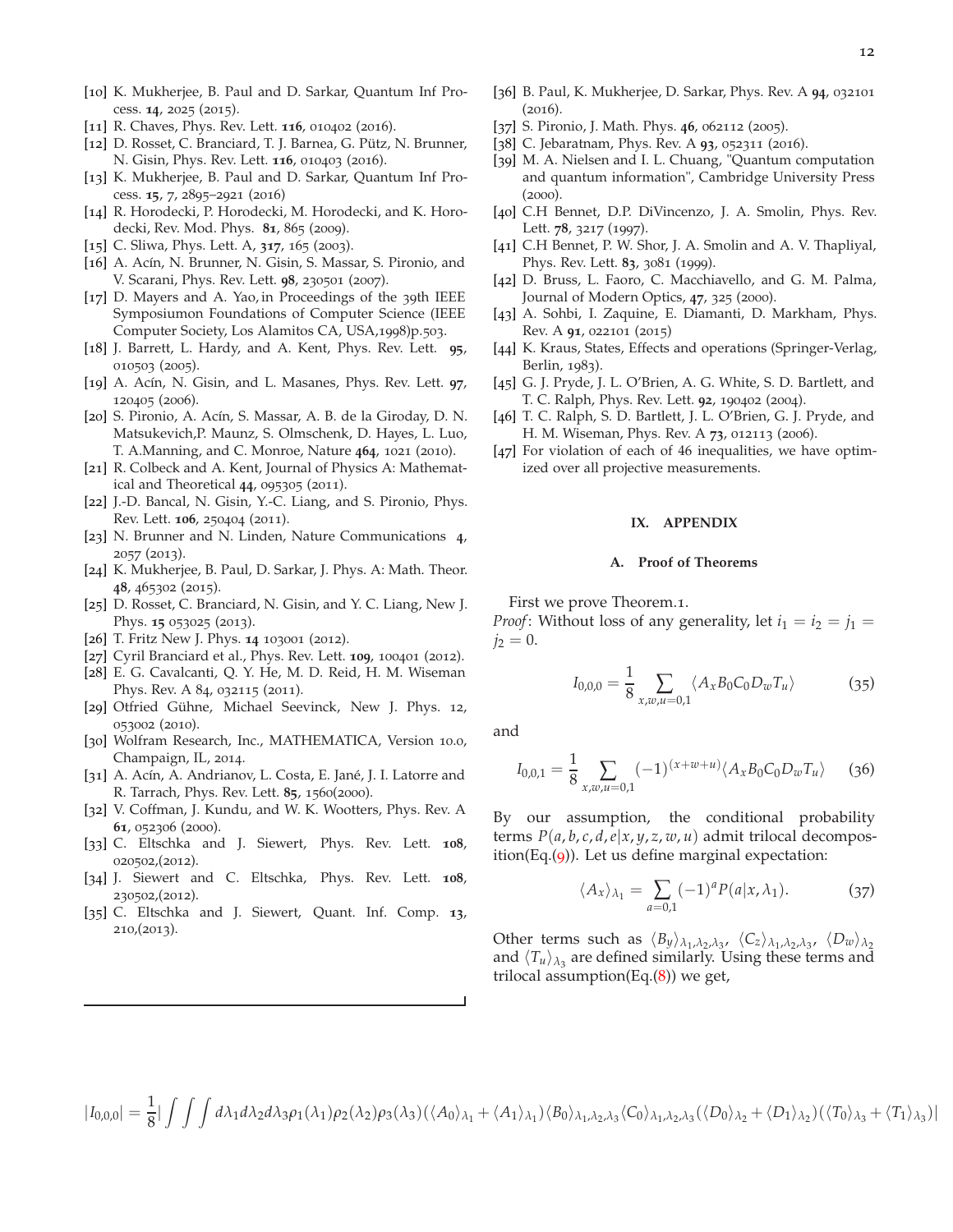<span id="page-12-0"></span>
$$
\leq \frac{1}{8} \int \int \int d\lambda_1 d\lambda_2 d\lambda_3 \rho_1(\lambda_1) \rho_2(\lambda_2) \rho_3(\lambda_3) |(\langle A_0 \rangle_{\lambda_1} + \langle A_1 \rangle_{\lambda_1})| |\langle B_0 \rangle_{\lambda_1, \lambda_2, \lambda_3}| |\langle C_0 \rangle_{\lambda_1, \lambda_2, \lambda_3}| |(\langle D_0 \rangle_{\lambda_2} + \langle D_1 \rangle_{\lambda_2}) (\langle T_0 \rangle_{\lambda_3} + \langle T_1 \rangle_{\lambda_3})|
$$
\n
$$
\text{Now } |\langle B_0 \rangle_{\lambda_1, \lambda_2, \lambda_3}|, |\langle C_0 \rangle_{\lambda_1, \lambda_2, \lambda_3}| \leq 1. \text{ Using these, Eq.(38) becomes,}
$$
\n
$$
(38)
$$

<span id="page-12-1"></span>
$$
|I_{0,0,0}|\leq \frac{1}{8}\int\int\int d\lambda_1 d\lambda_2 d\lambda_3 \rho_1(\lambda_1)\rho_2(\lambda_2)\rho_3(\lambda_3)|\langle A_0\rangle_{\lambda_1}+\langle A_1\rangle_{\lambda_1}||\langle D_0\rangle_{\lambda_2}+\langle D_1\rangle_{\lambda_2}||\langle T_0\rangle_{\lambda_3}+\langle T_1\rangle_{\lambda_3}|
$$

<span id="page-12-2"></span>
$$
=\frac{\int d\lambda_1 \rho_1(\lambda_1)|\langle A_0\rangle_{\lambda_1} + \langle A_1\rangle_{\lambda_1}|}{2} \frac{\int d\lambda_2 \rho_2(\lambda_2)|\langle D_0\rangle_{\lambda_2} + \langle D_1\rangle_{\lambda_2}|}{2} \frac{\int d\lambda_3 \rho_3(\lambda_3)|\langle T_0\rangle_{\lambda_3} + \langle T_1\rangle_{\lambda_3}|}{2}
$$
(39)

Similarly one can get,

$$
|I_{0,0,1}| \leq \frac{\int d\lambda_1 \rho_1(\lambda_1) |(\langle A_0 \rangle_{\lambda_1} - \langle A_1 \rangle_{\lambda_1})|}{2} \frac{|\int d\lambda_2 \rho_2(\lambda_2)|(\langle D_0 \rangle_{\lambda_2} - \langle D_1 \rangle_{\lambda_2})|}{2} \frac{\int d\lambda_3 \rho_3(\lambda_3) |(\langle T_0 \rangle_{\lambda_3} - \langle T_1 \rangle_{\lambda_3})|}{2} \tag{40}
$$

Now for any 6 positive integers, m, m', m'', s, s', s'', the inequality  $\sqrt[3]{mm'm''} + \sqrt[3]{ss's''} \leq \sqrt[3]{m+s}\sqrt[3]{m''+s'}$ holds(Holder's Inequality). Using this inequality on the upper bounds of  $|I_{0,0,0}|(Eq.39)$  $|I_{0,0,0}|(Eq.39)$  $|I_{0,0,0}|(Eq.39)$  and  $|I_{0,0,1}|(Eq.(40))$  $|I_{0,0,1}|(Eq.(40))$  $|I_{0,0,1}|(Eq.(40))$  we get,

$$
\sqrt[3]{|I_{0,0,0}|} + \sqrt[3]{|I_{0,0,1}|} \le \sqrt[3]{\int d\lambda_1 \rho_1(\lambda_1) \frac{|\langle A_0 \rangle_{\lambda_1} + \langle A_1 \rangle_{\lambda_1}|}{2} + \frac{|\langle A_0 \rangle_{\lambda_1} - \langle A_1 \rangle_{\lambda_1}|}{2}}
$$

<span id="page-12-3"></span>
$$
\times\sqrt[3]{\int d\lambda_2\rho_2(\lambda_2)\frac{|\langle D_0\rangle_{\lambda_2} + \langle D_1\rangle_{\lambda_2}|}{2} + \frac{|\langle D_0\rangle_{\lambda_2} - \langle D_1\rangle_{\lambda_2}|}{2}\sqrt[3]{\int d\lambda_3\rho_3(\lambda_3)\frac{|\langle T_0\rangle_{\lambda_3} + \langle T_1\rangle_{\lambda_3}|}{2} + \frac{|\langle T_0\rangle_{\lambda_3} - \langle T_1\rangle_{\lambda_3}|}{2}} \tag{41}
$$

 $\lim_{h\to\infty}\frac{|\langle A_0\rangle_{\lambda_1}+\langle A_1\rangle_{\lambda_1}|}{2}+\frac{|\langle A_0\rangle_{\lambda_1}-\langle A_1\rangle_{\lambda_1}|}{2} = \max\{|\langle A_0\rangle_{\lambda_1}|, |\langle A_1\rangle_{\lambda_1}|\} \leq 1$ . Similarly for observables *D*<sub>0</sub> and *D*<sub>1</sub>,  $\frac{|\langle D_0 \rangle_{\lambda_2} + \langle D_1 \rangle_{\lambda_2}|}{2\langle D_1 \rangle_{\lambda_1}} + \frac{|\langle D_0 \rangle_{\lambda_2} - \langle D_1 \rangle_{\lambda_2}|}{2} = \max\{|\langle D_0 \rangle_{\lambda_2}|, |\langle D_1 \rangle_{\lambda_2}|\} \le 1$  and for observables  $T_0$  and  $T_1$ ,  $\frac{|\langle T_0 \rangle_{\lambda_3} + \langle T_1 \rangle_{\lambda_3}|}{2}$  $\frac{|\langle T_0 \rangle_{\lambda_3} - \langle T_1 \rangle_{\lambda_3}|}{2}$  = max { $|\langle T_0 \rangle_{\lambda_3}|$ ,  $|\langle T_1 \rangle_{\lambda_3}|$ }  $\leq 1$ 

Г

Hence Eq.([41](#page-12-3)) becomes,

$$
\sqrt[3]{|I_{0,0,0}|} + \sqrt[3]{|I_{0,0,1}|} \le 1.
$$
 (42)

This proof holds for any possible combination of  $(i_1, i_2, j_1, j_2)$ . Hence trilocal correlations necessarily sat-isfy all of 16 possible inequalities(Eq.([12](#page-4-2))).  $\blacksquare$ 

*Proof of Theorem.2*: This theorem can be proved in a similar pattern. The only difference is that instead of Holder's inequality, we have to use the following inequality involving positive numbers:

$$
mm'm'' + ss's'' \le (m+s)(m'+s')(m''+s''). \tag{43}
$$

#### **B. Tightness of the inequalities**

Each of 16 trilocal inequalities(Eq. $(10)$  $(10)$  $(10)$ ) is tight. To prove that we give an explicit trilocal decomposition of correlations for which equality holds in inequality given by Eq.([10](#page-4-1)) for every possible combination  $(i_1, i_2, j_1, j_2)$ , i.e., for all 16 inequalities. Let the correlation shared by the five parties be of the form:

$$
P(a|x, \lambda_1, \tau_1) = 1 \text{ if } a = \lambda_1 \bigoplus \tau_1 * x,
$$
  
= 0 else  

$$
P(d|w, \lambda_2, \tau_2) = 1 \text{ if } d = \lambda_2 \bigoplus \tau_2 * w,
$$

$$
P(e|u, \lambda_3, \tau_3) = 1 \text{ if } e = \lambda_3 \bigoplus \tau_3 * u,
$$
  
= 0 else

 $= 0$  else

$$
P(b|y, \lambda_1, \lambda_2, \lambda_3) = 1 \text{ if } b = (\lambda_1 * \lambda_3 \bigoplus \lambda_2 * \lambda_3)
$$
  
= 0 else

$$
P(c|z, \lambda_1, \lambda_2, \lambda_3) = 1 \text{ if } c = \lambda_2 \bigoplus \lambda_1 * \lambda_3
$$
  
= 0 else

$$
\rho_i(\lambda_i = 0) = 1
$$
  
= 0, else  $\forall i = 1, 2, 3$ 

$$
\kappa_i(\tau_i = 0) = r
$$
  
\n
$$
\kappa_i(\tau_i = 1) = 1 - r \quad \forall i = 1, 2, 3, r \in [0, 1]
$$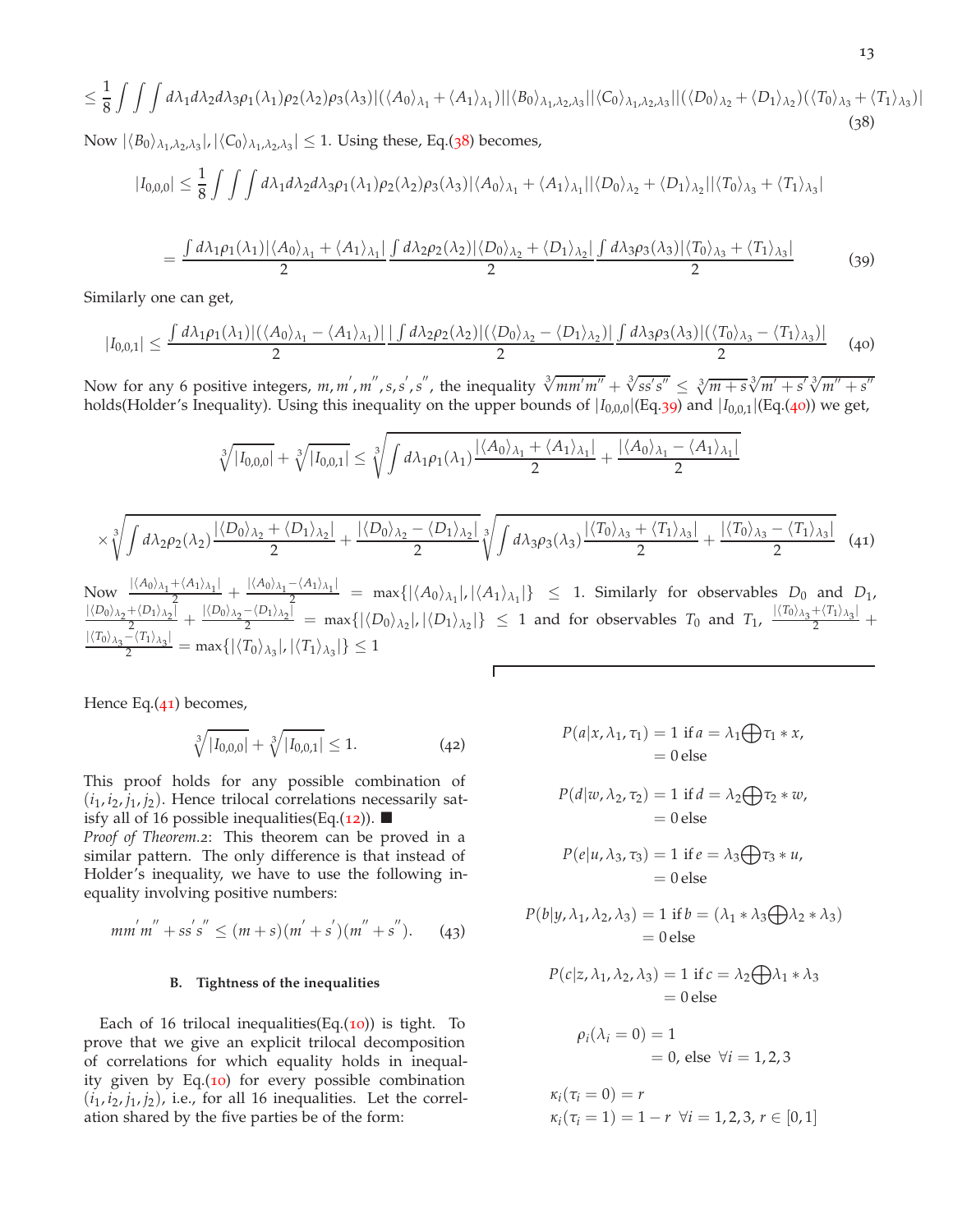$τ_1$ ,  $τ_2$  and  $τ_3$  are the sources of local randomness of Alice, Dick and Tom respectively with  $r \in [0, 1]$ . For this form of correlations,  $I_{i_1, i_2, 0} = r^3$  $\forall i_1, i_2 \in \{0, 1\}$  and  $I_{j_1, j_2, 1} = (1 - r)^3 \; \forall j_1, j_2 \in \{0, 1\}.$ Hence  $\sqrt[3]{|I_{i_1,i_2,0}|} + \sqrt[3]{|I_{j_1,j_2,1}|} = 1 \ \forall i_1, i_2, j_1, j_2 \in \{0,1\}.$ 

# **C. Joint Measurements performed by the intermediate parties for quantum violation**

<span id="page-13-0"></span>The GHZ basis is given by:

$$
|\phi_{mnk}\rangle = \frac{1}{\sqrt{2}} \sum_{l=0}^{1} (-1)^{m+l} |l\rangle |l \bigoplus n\rangle |l \bigoplus k\rangle, m, n, k \in \{0, 1\}
$$
\n(44)

As stated in the main text each of the two intermediate parties(Bob and Charlie) performs partial GHZ basis measurements. To be specific each of two binary valued measurements corresponds to distinguishing between two non overlapping groups of GHZ states. Let each of two measurements by Bob be denoted by  $B_1$  and  $B_2$ . Let  $G_{B_1}^1$  and  $G_{B_1}^2$  denote two groups of GHZ basis elements corresponding to two outputs of the binary valued measurement *B*<sub>1</sub>, i.e. Bob performing measurement  $B_1$  means that he can distinguish between the two groups  $G_{B_1}^1$  and  $G_{B_1}^2$  of GHZ states( $G_{B_1}^1$  vs  $G_{B_1}^2$ ).  $G_{B_2}^1$  and  $G_{B_2}^2$  similarly denote two groups of GHZ elements corresponding to two outputs of the measurement input *B*2. The measurement inputs and outputs for Charlie are analogously defined:  $G_{C_1}^1$  and  $G_{C_1}^2$  denote outputs for input  $C_1$  and  $G_{C_2}^1$  and  $G_{C_2}^2$  denote outputs for input *C*2. In Table(I) we enlist the measurement settings for each of Bob and Charlie for which quantum violations are obtained when each of the sources generate a copy of GGHZ states(Eq. $(14)$  $(14)$  $(14)$ ).

| $\boxed{B_1 \mid P_{000} + P_{001} + P_{010} + P_{100} - (P_{011} + P_{101} + P_{110} + P_{111})}$    |
|-------------------------------------------------------------------------------------------------------|
| $\boxed{B_2 \mid P_{000} + P_{001} + P_{110} + P_{011} - (P_{010} + P_{100} + P_{101} + P_{111})}$    |
| $C_1$ $P_{000}$ + $P_{001}$ + $P_{010}$ + $P_{100}$ – $(P_{011}$ + $P_{101}$ + $P_{110}$ + $P_{111})$ |
| $C_2$ $P_{101}$ + $P_{110}$ + $P_{000}$ + $P_{011}$ – $(P_{010}$ + $P_{100}$ + $P_{001}$ + $P_{111})$ |

Table I: The table gives the partial GHZ basis measurements by each of Bob and Charlie for GGHZ class of states(Eq.([14](#page-5-0))). Here *Pijk* denotes the projection operator along  $|\phi_{ijk}\rangle$ (Eq.([44](#page-13-0)))  $\forall i, j, k \in \{0, 1\}$ . As a result of their joint measurements and suitable projective measurements by Alice, Dick and Tom on their respective particles, the five partite correlations generated in the network are nontrilocal.

#### **D. Amplitude and Phase Damping Channels**

Here we discuss two noisy channels used in the main text.

#### *1. Amplitude Damping*

Amplitude damping channel's mathematical representation involves Krauss operators $[44]$  $[44]$  $[44]$ . After a qubit state *ω* is passed through an amplitude damping channel, corresponding noisy version of the state is given by:

<span id="page-13-1"></span>
$$
\theta_{AMP}(\omega) = W_0 \omega W_0 + W_1 \omega W_1 + \tag{45}
$$

where  $W_0 =$  $(1 0)$  $\int_0^{\infty} \sqrt{1-\gamma}$  $\overline{\phantom{0}}$ and  $W_1 =$  $\left(\begin{array}{cc} 0 & \sqrt{\gamma}\\ 0 & 0 \end{array}\right)$  are the Krauss operators used for representing the operation of amplitude damping. When each of the three qubits of a tripartite state(*̺*) is passed individually through an amplitude damping channel characterized by parameter  $\gamma_A$ , noisy version of the state is given by:

$$
\varrho_{AMP} = P(W_i \bigotimes W_j \bigotimes W_k) \varrho P(W_i \dagger \bigotimes W_j \dagger \bigotimes W_k \dagger) \tag{46}
$$

where  $P(W_i \otimes W_j \otimes W_k)$  denotes possible permutations of the operators  $W_i$ ,  $W_j$ ,  $W_k$  over all possible  $i, j, k \in$  $\{0, 1\}$ . When  $\varrho = |GHZ_+\rangle\langle GHZ_+|(Eq.(19))$  $\varrho = |GHZ_+\rangle\langle GHZ_+|(Eq.(19))$  $\varrho = |GHZ_+\rangle\langle GHZ_+|(Eq.(19))$ , density matrix of the corresponding noisy state is given by: